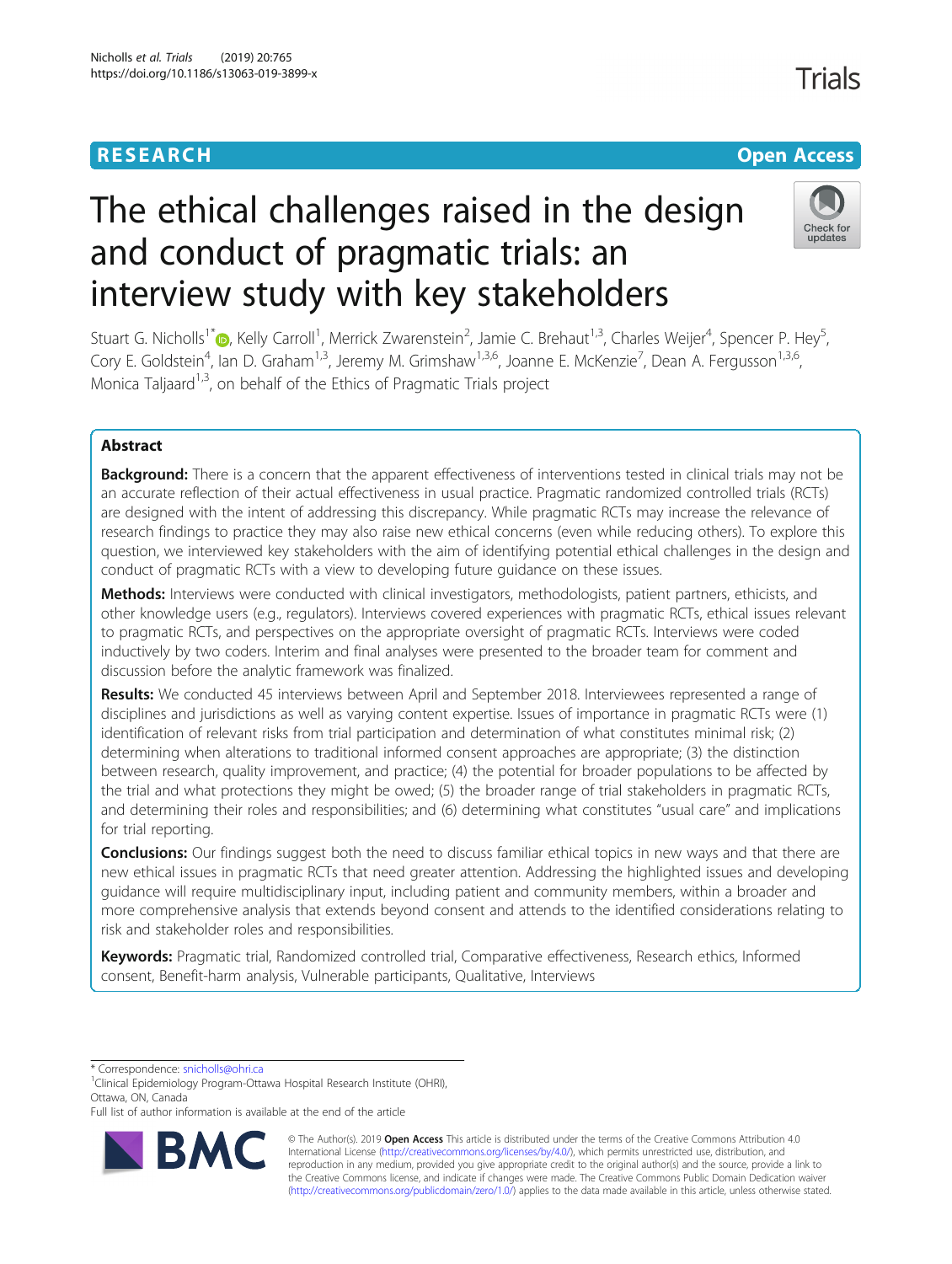## Introduction

The randomized controlled trial (RCT) is a commonly used experimental research design for generating robust evidence on benefits and harms of health interventions. RCTs are a major research endeavour; a 2010 Institute of Medicine report estimated that there were almost 11, 000 ongoing interventional trials, with anticipated enrolment of 2.8 million people [\[1](#page-13-0)]. Studies have suggested as many as 75 trials are published on a daily basis [\[2](#page-13-0)].

However, RCTs are not homogenous and vary in their intent and design features [\[3](#page-13-0)]. Explanatory RCTs aim to generate an understanding of the mechanism of action for the intervention. Accordingly, their design should focus on tightly controlling aspects of delivery and the study environment. Pragmatic RCTs, on the other hand, are intended to have their results directly inform clinical or health policy decisions and should thus mimic as closely as possible the users, settings and circumstances in which it is thought the interventions under evaluation will be used [\[4](#page-13-0)].

Much work over the last 10–15 years has sought to articulate the elements of trial design upon which trials may be more explanatory or pragmatic  $[5-8]$  $[5-8]$  $[5-8]$ . Specifically, work to develop the PRagmatic - Explanatory Continuum Indicator Summary 2 (PRECIS-2) tool identified trials as existing upon a multiaxial continuum, and proposed nine design features upon which trials could be more explanatory or more pragmatic. For example, trial designs that reflect a more pragmatic approach may take place in settings similar to the usual-care settings (as opposed to research facilities), may deploy the intervention using resources or organisational support as would be available in usual care, or may allow for flexibility in the delivery of the intervention at the healthcare professionals' discretion as may be the case in usual care (see Additional file [1:](#page-13-0) Table S1 for a full list of the PRECIS-2 domains and descriptions). In addition to study designs that use patient randomization, pragmatic trials may also utilize emerging trial designs. Indeed, in the context of health systems or health policy trials, cluster RCT designs - such as the cluster cross-over design [[9\]](#page-13-0), and the stepped-wedge cluster design [\[9](#page-13-0), [10\]](#page-13-0) - are being used to not only evaluate system-level interventions but also individual-level interventions adopted at scale.

Interest in pragmatic RCTs has increased substantially in recent years, most notably since the turn of the century [\[11](#page-14-0), [12\]](#page-14-0). The increased interest in pragmatic RCTs is likely due to the needs of decision-makers at policy and clinical levels for more rapid, affordable, relevant, applicable research on clinical, policy and service delivery choices, conducted within usual-care health systems, and the needs of research funders to demonstrate the contribution of research tax dollars to health improvements. Further, there is a concern that the apparent effectiveness of interventions tested in explanatory RCTs may not be an accurate reflection of their actual effectiveness in usual practice and, therefore, more pragmatic RCTs are needed to address this discrepancy and improve the ability of decision-makers to successfully select treatment and care options from among competing alternatives [\[13](#page-14-0)].

While pragmatic RCTs may increase the relevance of research findings to practice they may also raise new ethical concerns, even while reducing others. Attempts to more closely align research encounters with usual care blur the boundary between research and clinical care, which raises opportunities to streamline consent approaches, but may also generate concerns about understanding. Similarly, attempts to recruit study participants that better reflect the background clinical population may address concerns about the routine exclusion of certain patient groups from clinical trials, while at the same time raising concerns about how patients considered vulnerable ought to be protected [[14](#page-14-0)].

While there is a growing body of empirical research exploring ethical challenges generated by pragmatic RCTs (e.g. [\[15](#page-14-0)–[20\]](#page-14-0)), few studies draw on actual experiences of investigators, participants, and other stakeholders in the design or conduct of pragmatic RCTs. Moreover, this literature is dominated by studies arising from the USA and may not reflect concerns raised by stakeholders in other jurisdictions where healthcare systems and research regulations differ. Further, this literature has focussed to a great extent on a limited number of topics, such as questions of when written consent approaches may be modified [[16](#page-14-0), [17,](#page-14-0) [19,](#page-14-0) [21\]](#page-14-0), while excluding broader ethical challenges pertaining to other facets of pragmatic RCT designs. There is a need to identify issues drawn from the experiences of teams conducting pragmatic RCTs that reflect their varied attitudes to the underlying concepts of pragmatism, as well as their experiences with widely varied interventions and contexts using different pragmatic RCT designs.

As part of a larger research programme to develop ethical guidance for the design and conduct of pragmatic RCTs [\[20](#page-14-0), [22](#page-14-0)], we interviewed key stakeholders with the aim of identifying potential ethical challenges that pragmatic RCTs pose.

## Methods

We conducted semi-structured interviews with key stakeholders in the design and conduct of pragmatic RCTs including clinician investigators, methodologists, patient partners within study teams, members of research ethics committees, and knowledge users (e.g. regulators, policy makers). Individuals were eligible for interview if they were involved in the development or implementation of a specific pragmatic RCT, had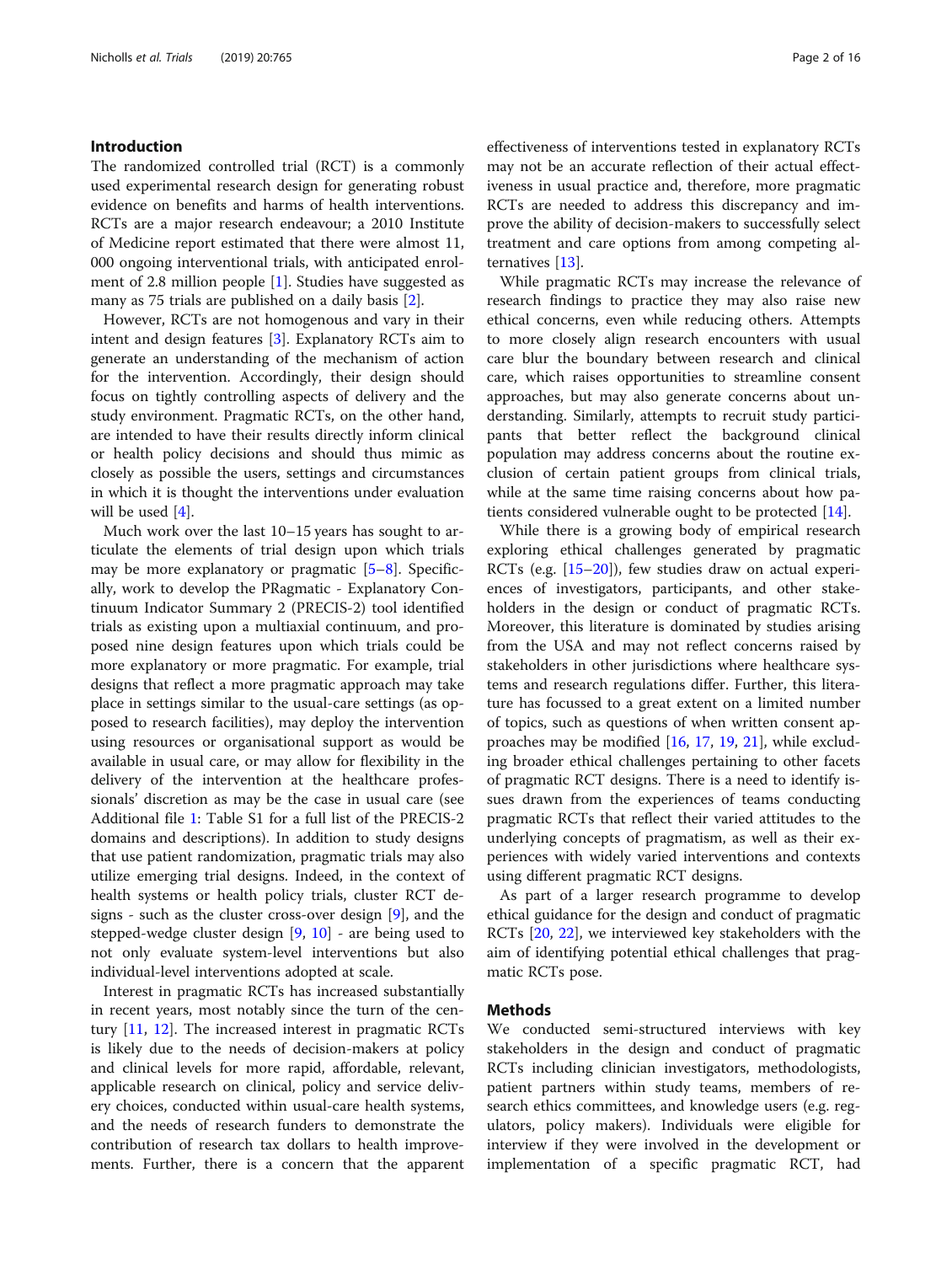published works addressing the ethical challenges in pragmatic RCTs, had been engaged in work on the methodological development of pragmatic RCTs, or had been engaged in the governance or oversight of pragmatic RCTs.

## Identification and recruitment of participants

Interviewees were purposively sampled based on their role and jurisdiction (to capture different experiences with trials conducted under different governance structures, such as varying ethics guidelines and regulations). In addition, interviewees were sampled to include those with experience of a range of study designs (such as cluster RCTs or RCTs in which health administrative data are used for outcome ascertainment), and different interventions (including drugs, devices, surgical, and behavioural trials), with the aim of generating a broad range of perspectives on ethical considerations that reflect the heterogeneity in pragmatic RCT designs. Potential interviewees were identified through the study team's investigator networks, a search of published pragmatic RCTs (including review of two existing reviews of pragmatic RCTs [\[23](#page-14-0), [24](#page-14-0)]), and searches of research funding programme websites from which self-labelled pragmatic RCTs were identified.

Initial contact and subsequent follow up with potential interviewees were made via email by the study team, except for patient partners or community members of trial teams who were approached through the principal investigator(s) for the identified studies. In this case, the principal or nominated investigator was asked to either provide the contact information of the patient partners or community members involved in their trial, or to forward a study invitation and consent form on behalf of our team and to which patient partners or community members could choose to respond. In all cases, if the identified individual indicated a willingness to participate, a date and time for the interview was arranged. On the agreed date, the consent form was reviewed, and consent obtained to proceed with the interview. Recruitment continued until no new or relevant data were identified, and no new categories were being generated from the data [[25\]](#page-14-0).

## Data collection

Interviews were conducted by one researcher (SGN) with training and experience in qualitative methods and research ethics. In addition, a subset of interviews was conducted in tandem with a second member of the research team who also had extensive training in qualitative research approaches (KC). Interviews were conducted in person, by telephone, or by web-conferencing depending on the location and preference of the interviewee. Interview guides were developed and pilot tested with

members of the study team. The full guide comprised of three main sections: (1) experiences with pragmatic RCTs; (2) perceptions of ethical issues relevant to pragmatic RCTs (structured around the PRECIS-2 domains [[5\]](#page-13-0)); and (3) perspectives on oversight and regulation of pragmatic RCTs (see interview guides in Additional file [1](#page-13-0): Material S1 and Additional file [2](#page-13-0): Material S2). The study was reviewed and approved by the Ottawa Health Sciences Research Ethics Board (reference 20170435-01H) and all individuals provided informed consent to participate in the study.

Interviews were audio-recorded with consent, and transcribed verbatim by a professional transcription service. De-identified transcripts were made available to interviewees for additional comments, apart from one participant who died between the conduct of the interview and completion of transcription. Additional comments were received from three participants and were incorporated into the final version of the transcript. In one instance a participant did not wish to be audiorecorded and so, with their consent, written notes were taken instead. Finalized versions of transcripts or field notes were imported into qualitative data analysis software (NVivo 11  $[26]$  $[26]$ ) for analysis.

## Analysis

Given the present goal of identifying a range of issues, as opposed to developing an underlying theory, the examination of the transcripts was analyzed thematically [[27](#page-14-0), [28\]](#page-14-0). Transcripts were coded and labelled inductively, with no prior coding scheme. A strength of the thematic analysis approach is its flexibility insofar as it is theoretically or epistemologically agnostic, allowing it to be used independently of a world view.

Interviews were coded by two researchers (SGN and KC). Each researcher independently coded the same transcripts and met to discuss differences in coding and reach consensus on the major themes. Due to the high degree of consistency in the coding of an initial cohort of texts  $(n = 11)$ , (i.e., the same text segments coded in the same or similar ways) the process was revised such that one researcher (SG) coded the remainder of transcripts, which were then reviewed by the second coder (KC) and discussed to reach consensus. Interim and final analyses were presented to the broader team for discussion before the framework was finalized. The study is reported consistent with the Standards for Reporting Qualitative Research (SRQR) reporting guideline [[29\]](#page-14-0).

## Results

Forty-five interviews were conducted between April 2018 and September 2018. Mean interview length was 58 minutes (range 26–103 minutes). Interviewees ranged in terms of their experience; patient partners or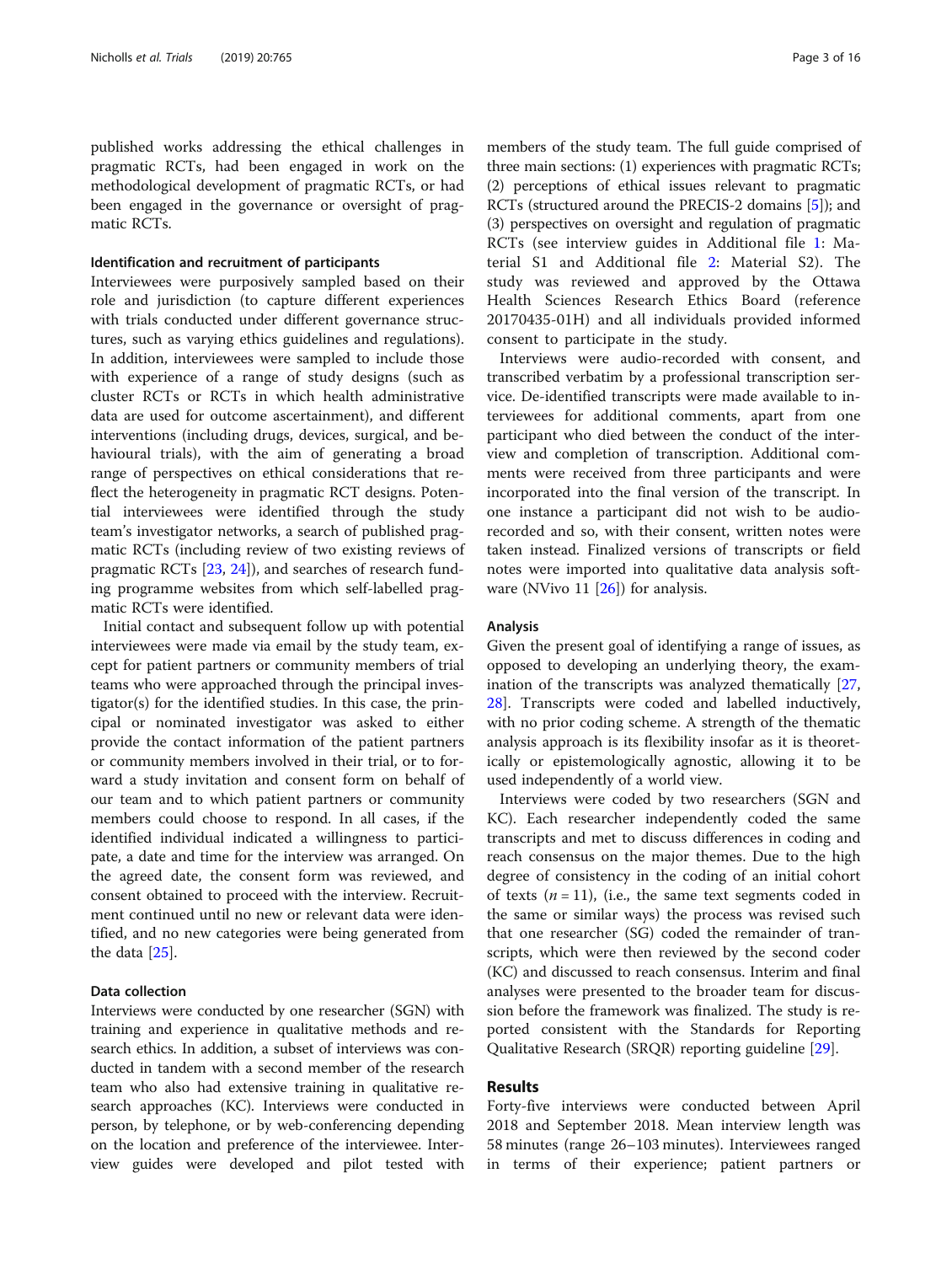community members tended to have been involved in a single trial, while clinical investigators and methodologists had generally been involved in multiple trials. Ethicists and knowledge users, while not directly involved in the design or conduct of trials, often had exposure to multiple trials. Participants also varied in the types of trials to which they had been exposed. These included a range of clinical areas, such as cardiac research, critical care, obstetrics and gynaecology, surgery, and public health. Participants also varied with respect to experiences with different types of trial design, such as cluster RCTs or stepped-wedge designs, and trials that varied with respect to the degree to which they were selfidentified as being more or less pragmatic on PRECIS-2 domains. As such, while the interviews used selected examples, comments and overall discussion drew on a breadth of experiences. An overview of participant demographics is presented in Table 1.

In this analysis we focus on the substantive areas where interviewees identified ethical issues that were of particular relevance to pragmatic RCTs (as opposed to issues that were relevant to all RCTs). We identified six major themes with ethical implications: (1) identification of relevant risks from trial participation and determination of what constitutes minimal risk; (2) determining when alterations to traditional informed consent approaches are appropriate; (3) the distinction between research, quality improvement, and practice; (4) the potential for broader populations to be affected by the trial and what protections they might be owed; (5) the broader range of trial stakeholders in pragmatic RCTs,

**Table 1** Participant demographics  $(N = 45)$ 

| Item                                                           | Number         | Percent |
|----------------------------------------------------------------|----------------|---------|
| Country                                                        |                |         |
| <b>USA</b>                                                     | 16             | 36%     |
| Canada                                                         | 10             | 22%     |
| UK                                                             | 10             | 22%     |
| Australia                                                      | 6              | 13%     |
| France                                                         | 1              | 2%      |
| Other                                                          | $\mathfrak{D}$ | 4%      |
| Expertise                                                      |                |         |
| Clinical investigator                                          | 10             | 22%     |
| Methodologist                                                  | 6              | 13%     |
| Ethicist or lawyer                                             | 7              | 16%     |
| Knowledge user (e.g., regulator)                               | 6              | 13%     |
| Patient partner or community member                            | 16             | 36%     |
| Sex                                                            |                |         |
| Female                                                         | 22             | 49%     |
| Experience with research in low-resource settings ( $N = 29$ ) |                |         |
| Yes                                                            | 8              | 28%     |

and determining their roles and responsibilities; and (6) determining what constitutes "usual care" and implications for trial reporting. Some specific issues were raised by particular stakeholder groups or in relation to particular aspects of design, and these are reported within the broader themes. We discuss each theme subsequently, and exemplar quotes for all themes are provided in Table [2.](#page-4-0)

## Identification of relevant risks from trial participation and determination of what constitutes minimal risk

Risk was a recurring theme. It was raised in relation to the types of risks that should be deemed relevant (for example, in determining eligibility criteria or for disclosure in consent procedures) and how these differed from usual clinical care, how risks should be incorporated and traded off within benefit-harm analyses, when studies should be considered to meet the designation of "minimal risk", and implications of risk designation on the regulations that need to be followed.

With respect to eligibility, interviewees discussed the risks to participants and which risks should be considered relevant to setting eligibility criteria. Interviewees commented on the benefits of pragmatic RCTS and drew distinctions between those patients who may be at higher risk of adverse outcomes irrespective of the intervention at hand and those that may be at a higher risk because of the intervention (see Quote 1.1). This was noted due to the perception that pragmatic trials of minimal risk interventions can be employed in populations that are of poor health. This was particularly relevant in relation to broader considerations of potential benefits and harms to participants in a trial, and how this was managed within governance processes such as ethics review or other regulatory reviews. For example, interviewees raised the point that risk assessments may be more complicated in pragmatic RCTs with a more heterogenous population in which risks may accrue differently to different sub-populations. Specific reference was also made to the risks of trial interventions or comparators when these were claimed to be usual care or standard care. Some participants suggested that when the intervention(s) or comparator(s) was described as usual care, it should be considered to be low or minimal risk.

Others suggested that head-to-head trials of two usual care interventions did not necessarily mean that there was no risk to trial participation and rather it depended on whether participating created a change in the participants welfare (Quote 1.2). This fed back into broader questions of what should be considered a risk and the comfort with conducting RCTs in contexts where patients had a poor prognosis.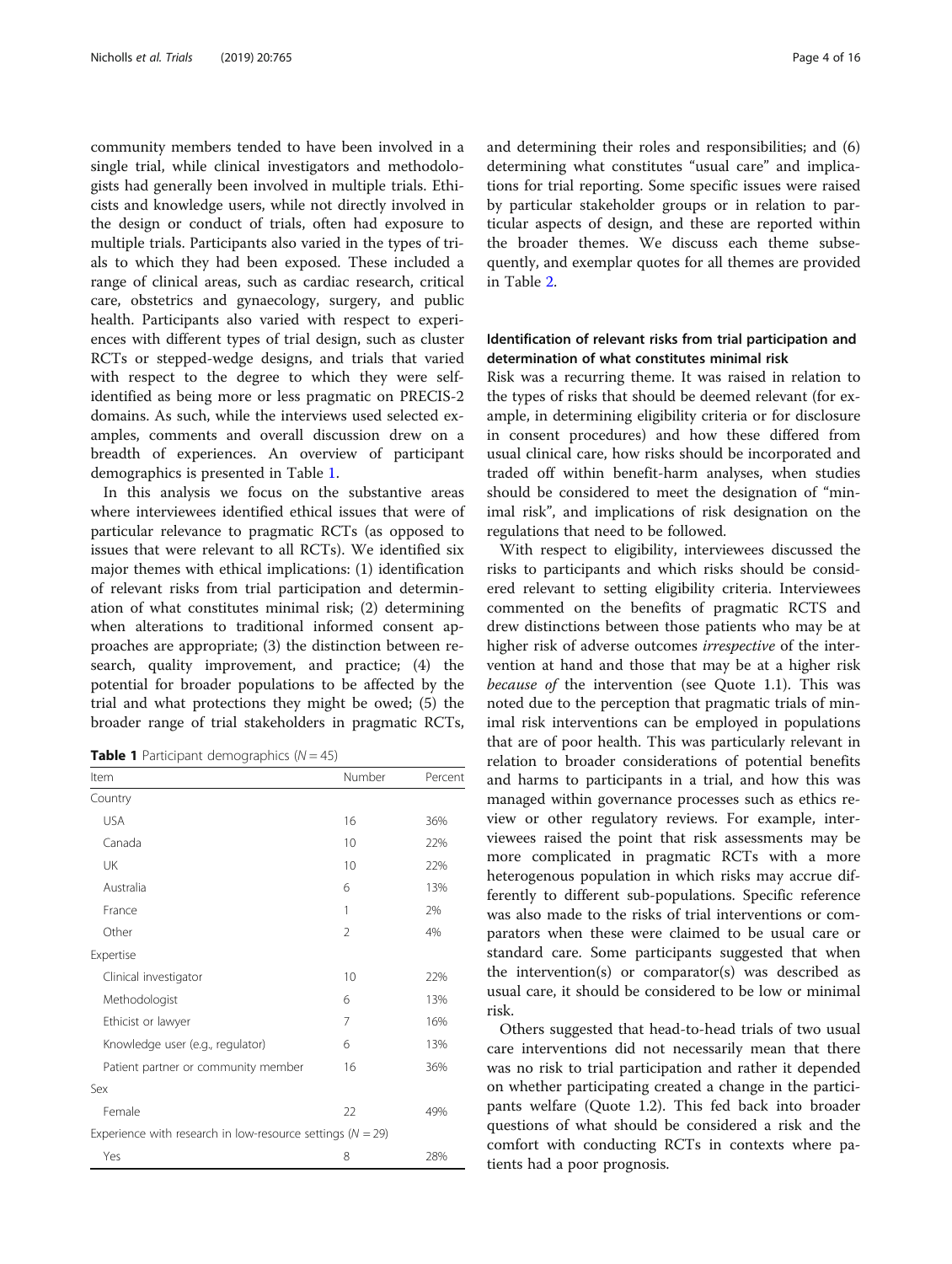<span id="page-4-0"></span>Table 2 Exemplar quotes for identified themes

| Theme                                                                                                              | Example quotes                                                                                                                                                                                                                                                                                                                                                                                                                                                                                                                                                                                                                                                                                                                                                                                                                                                                                                                                                                                                                                                                                                                                                                                                                                                                                                                                                                                                                                                                                                                                                                                                                                                                                                                                                                                                                                                                                                                                                                                                                                                                                                                                                                                                                                                                                                                                                                                                                                                                                                                                                                                                                                                                                                                                                                                                                                                                                                                                                                                                                                                                                                                                                                                                                                                                                                                                                                                                                                                                                                                                                                                                                                                                                                                                                                                                                                                                         |
|--------------------------------------------------------------------------------------------------------------------|----------------------------------------------------------------------------------------------------------------------------------------------------------------------------------------------------------------------------------------------------------------------------------------------------------------------------------------------------------------------------------------------------------------------------------------------------------------------------------------------------------------------------------------------------------------------------------------------------------------------------------------------------------------------------------------------------------------------------------------------------------------------------------------------------------------------------------------------------------------------------------------------------------------------------------------------------------------------------------------------------------------------------------------------------------------------------------------------------------------------------------------------------------------------------------------------------------------------------------------------------------------------------------------------------------------------------------------------------------------------------------------------------------------------------------------------------------------------------------------------------------------------------------------------------------------------------------------------------------------------------------------------------------------------------------------------------------------------------------------------------------------------------------------------------------------------------------------------------------------------------------------------------------------------------------------------------------------------------------------------------------------------------------------------------------------------------------------------------------------------------------------------------------------------------------------------------------------------------------------------------------------------------------------------------------------------------------------------------------------------------------------------------------------------------------------------------------------------------------------------------------------------------------------------------------------------------------------------------------------------------------------------------------------------------------------------------------------------------------------------------------------------------------------------------------------------------------------------------------------------------------------------------------------------------------------------------------------------------------------------------------------------------------------------------------------------------------------------------------------------------------------------------------------------------------------------------------------------------------------------------------------------------------------------------------------------------------------------------------------------------------------------------------------------------------------------------------------------------------------------------------------------------------------------------------------------------------------------------------------------------------------------------------------------------------------------------------------------------------------------------------------------------------------------------------------------------------------------------------------------------------------|
| 1. Identification of relevant risks from trial participation and<br>determination of what constitutes minimal risk | 1.1 "[A] nother issue would be around things like adverse events. [] [T]hat's another<br>thing about pragmatic trials, relatively low risk [] but you're putting it [the<br>intervention] into a high-risk situation. $[]$ $[$ $]$ our intervention is actually very low risk,<br>but it's a question of what do you do then about your adverse events? And I do know<br>examples where — none of the ones I've been involved in — but examples where<br>regulators have said you've got to collect all your adverse events which could be really,<br>really expensive." TE010, Methodologist, UK<br>1.2 "I think the, the biggest issue is why something is a risk. I would say it's a why<br>question. It's sort of like saying [] both of these are standard treatments, for example,<br>if you're comparing standard treatments. And if you went to one doctor this would be<br>an accepted treatment. You go to another doctor this is an accepted treatment it's all<br>kind of haphazard out in the real world anyway so all we're doing is randomizing so<br>where's the risks? Right.[] So it's, it's more of a question of conceptualizing how<br>people are affected because of the pragmatic trial #1, and #2 because of that is there<br>any change in their welfare prospect that's directly attributable to the research? I think<br>that's the question that's difficult to answer and not sufficiently explored." TE018, Ethicist,<br>USA<br>1.3 "And then there's the issue of should we be going to treat some of them as minimal<br>risk which, at least in the US context, opens up the possibility of doing an expedited<br>review of a clinical trial." TE014, Ethicist, USA<br>1.4 "So, so here [in Australia] it's reasonably clear. Here it's absolute risk, so our system<br>defines risk not in terms of the likelihood or probability of the risk but instead purely in<br>terms of the magnitude." TE024, Ethicist, Australia                                                                                                                                                                                                                                                                                                                                                                                                                                                                                                                                                                                                                                                                                                                                                                                                                                                                                                                                                                                                                                                                                                                                                                                                                                                                                                                                                                                                                                                                                                                                                                                                                                                                                                                                                                                                                                                                                                                            |
| 2. Determining when alternative consent practices<br>are appropriate                                               | 2.1 "[T] he trial that we're running now, we focused the argument of consent for<br>basically giving consent to follow your data, to have access to your PHI [Personal Health<br>Information] and not actually for the intervention because again, you were going to get<br>one of these two interventions regardless. [] So, we focused our argument on that<br>and we haven't had any problems with the IRB side of that but what I found interesting<br>was again the consent form's still 9 pages. [] I find that kind of stuff really takes away<br>from the patient receiving informed consent. They just end up with a huge stack of<br>paper." TE005, Clinical investigator, USA<br>2.2 "[T] raditional people tend to argue about whether you need to include the detailed<br>long consent in written form versus a more abbreviated consent. The more<br>adventuresome people argue about whether you need consent at all if it's really<br>answering a question about two modes of practice both of which are used commonly<br>and are in play where there's no particular reason to pick one over the other." TE006,<br>Knowledge user, USA<br>2.3 "I think one of the problems that doesn't afflict investigator-initiated pragmatic<br>studies that does afflict a commercially sponsored trial is the lack of a financial incentive<br>for investigators to recruit patients. [T] his is where a pragmatic trial is beneficial if<br>you're doing a large trial with limited data collection, you're not paying investigators a<br>lot of money so they can generate a huge surplus then that that to me is a good thing."<br>TE025, Clinical investigator, Australia<br>2.4 "I wonder if that [consent to data, not intervention] might not be the right way to<br>think about this kind of trial [pragmatic trials]. So, it's not that you're necessarily<br>consenting to whichever treatment practice is the opted-for treatment practice, I mean<br>if both treatments are standard treatment that might be given in this case. Instead what<br>you're giving access to is your information and the results of that, how you're feeling<br>about it and all those kinds of things. I just think that might be a way of thinking about<br>how you could do a consent process for this." TE024, Ethicist, Australia<br>2.5 "And then there's the issue of should we be going to treat some of them as minimal<br>risk which, at least in the US context, opens up the possibility of doing an expedited<br>review of a clinical trial which is pretty uncommon otherwise and opens up the<br>possibility of a waiver or modification of informed consent on US regs." TE014, Ethicist,<br>USA,<br>2.6 "[Y] es, we still quite often face problems with consent. So especially in emergency<br>departments if we're needing to invoke or trying to invoke emergency consent we still<br>get a lot of kickback about whether we need to go out for a proxy consent at that<br>point in time or whether we must go and find family members who can consent. So<br>there are layers of people who can consent on their behalf. And, you know, very often<br>our argument has been that you need to include these people for whom this is<br>potentially at that stage lifesaving, then we can't wait. So there is still a lot of discussion<br>around that and a lot of work needs to go into the crafting of the writing of the<br>rationale for why we want to go ahead without consent." TE008, Methodologist, UK<br>2.7 "And the concerning issues really revolve around the ability to waive consent if the<br>intervention is time critical" TE023, Clinical investigator, Australia<br>2.8 "I can easily see scandals occurring. But people really have to realize that, if a<br>particular clinic or a research program screws up, they could say wow that was a |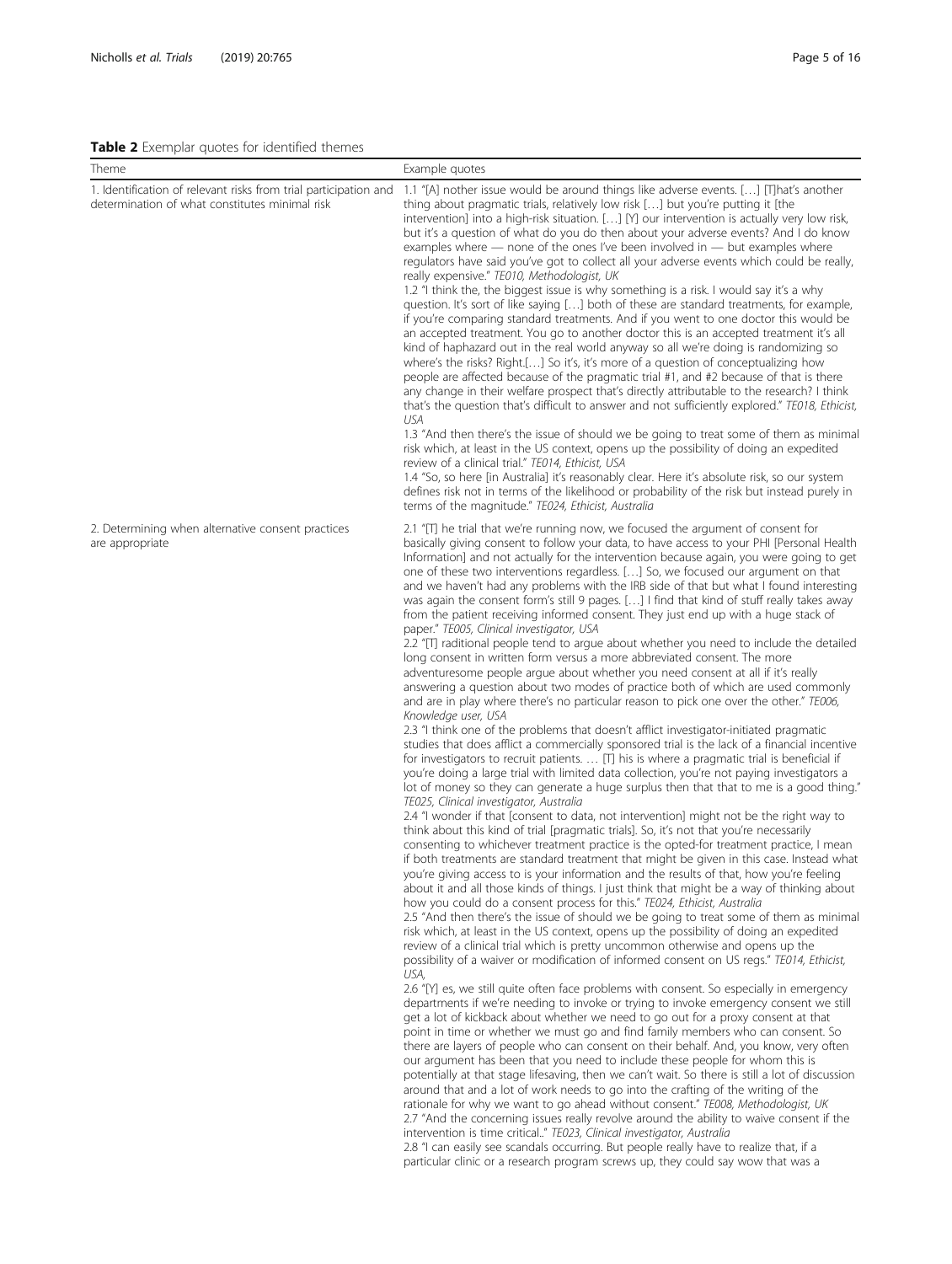Table 2 Exemplar quotes for identified themes (Continued)

| Theme                                                                                                                           | Example quotes                                                                                                                                                                                                                                                                                                                                                                                                                                                                                                                                                                                                                                                                                                                                                                                                                                                                                                                                                                                                                                                                                                                                                                                                                                                                                                                                                                                                                                                                                                                                                                                                                                                                                                                                                                                                                                                                                                                                                                                                                                                                                                                                                                                                                                                                                                                                                                                          |
|---------------------------------------------------------------------------------------------------------------------------------|---------------------------------------------------------------------------------------------------------------------------------------------------------------------------------------------------------------------------------------------------------------------------------------------------------------------------------------------------------------------------------------------------------------------------------------------------------------------------------------------------------------------------------------------------------------------------------------------------------------------------------------------------------------------------------------------------------------------------------------------------------------------------------------------------------------------------------------------------------------------------------------------------------------------------------------------------------------------------------------------------------------------------------------------------------------------------------------------------------------------------------------------------------------------------------------------------------------------------------------------------------------------------------------------------------------------------------------------------------------------------------------------------------------------------------------------------------------------------------------------------------------------------------------------------------------------------------------------------------------------------------------------------------------------------------------------------------------------------------------------------------------------------------------------------------------------------------------------------------------------------------------------------------------------------------------------------------------------------------------------------------------------------------------------------------------------------------------------------------------------------------------------------------------------------------------------------------------------------------------------------------------------------------------------------------------------------------------------------------------------------------------------------------|
|                                                                                                                                 | problem with that researcher and so forth. If you do a pragmatic trial where the entire<br>practice infrastructure of a healthcare system is involved and which endorses what<br>happened [waiver of consent], then from a patient subject's perspective they're think<br>this entire healthcare system conspired against me. [laugh] That could happen, you<br>know, if something happened. So I think that I think it's a big issue." TE018, Ethicist, USA<br>2.9 "But my worry about all this kind of stuff where you're doing stuff without getting<br>consent and, and so on is that is that you'll get these cases where we get used to a<br>practice Ethics committees become quite comfortable with it. It's standard practice and<br>then somebody says something to someone and somebody goes hey I'm in a research<br>trial? What? I thought I was getting standard care? And if that's not handled really, really<br>carefully and it becomes a big media story it hurts recruitment for research. It hurts<br>funding for research and so on." TE024, Ethicist, Australia<br>2.10 "I think that the, the legal challenges, the ethical challenges, the consent challenges<br>are often under played, you know. It's recognized but you have the situation where<br>you'll have researchers having sort of this internal consensus [] and it's almost like<br>they think that well we [will] resolve this issue without understanding that there's this<br>legal framework outside, these legal norms outside, that you actually have to satisfy.<br>That researchers or even research policy people can't do it with a workshop [laugh] and<br>you can't do it with a consensus meeting. Those things are not going to resolve this<br>issue, because the norms that determine how you're supposed to proceed are actually<br>designed or actually exist within liberal democracies, [] all it's going to take is one<br>controversy and the whole thing is gonna unravel. And we saw that with Henrietta<br>Lacks in the United States. We saw that with the Texas blood spot situation where they<br>destroyed was it 6, 7, 8 million samples as a result of a couple of families complaining.<br>So, this matters, right  you can't forge ahead on wishful thinking and a consensus of<br>researchers. On the contrary you've got to resolve it more broadly." TE021, Lawyer,<br>Canada |
| 3. The distinction between research, quality improvement,<br>and practice                                                       | 3.1 "However, there are huge regulations around anything that you label clinical trial. So,<br>I can go off and behave in the most bizarre fashion as an independent clinician [], I<br>get there will be peer review etc. but basically, I can do what I want. If I want to include<br>people in a clinical trial I have to go through all manner of checks and balances which<br>is fair enough when you're studying experimental treatments. But when you're doing<br>more clinical effectiveness trials I think it's possibly an ethical issue that these things are<br>putting enormous barriers in the way of actually doing the research that needs to be<br>done." TE025, Clinical investigator, Australia<br>3.2 "[] there's this sort of double standard between—people are only interested in<br>research ethics and not practice ethics. And, you know, doctors do unethical things all<br>the time  [S] omeone once said in the New England Medical Journal: if I want to give<br>half my patients a new treatment I have to get ethics committee approval. If I want to<br>give all my patients a new treatment I don't." TE001, Methodologist, UK<br>3.3 "I'm quite sceptical about the kind of general case of "oh we need a completely new<br>system"; "oh we need to completely change everything" and so on. I'm more happy<br>with the kind of approach that places like Australia take where they just say it's all<br>research" TE024, Ethicist, Australia<br>3.4 "[T] he first thing is what kind of ethical framework [should be used with pragmatic<br>trials]? Is it a research ethical framework? Is it a systems or healthcare improvement<br>framework or is it both? [] So that's for me the biggest question and the most<br>important and the one that this project really needs to sort out clearly." TE002, Clinical<br>Investigator, Canada<br>3.5 "It's true of any trial [that discussion happens between patients in and outside the<br>trial] [] so the notion of the kind of often hard line like you can't talk about this<br>[research outside the trial]; [this distinction], makes no sense on the recruiting side from<br>my perspective. []." LM002, Patient partner, USA                                                                                                                                                                                 |
| 4. The potential for broader populations to be affected by<br>the trial and establishing what protections they might<br>be owed | 4.1 "I sometimes get the sense that, if you're doing a trial on women with post-partum<br>haemorrhage, people think it's a vulnerable group - we've got to be extra vigilant, but<br>actually what they do is by making it harder to enrol these women in clinical trials or<br>making it longer (the assessment process), they actually disadvantage them instead of<br>doing anything good for them." TE001, Clinical Investigator, UK<br>4.2 "[W] here everybody is potentially involved, how do we make sure from a language<br>barrier standpoint or an economic standpoint that people aren't excluded because<br>they're not asking the right questions or they don't understand the material. So I think<br>the medical things [exclusion criteria] made perfect sense to me and I think we dealt<br>with it more on an inclusion side than an exclusion side." LM006, Patient partner, USA<br>4.3 "The one issue is, how do we trade off, or do we need to trade off, or even, do we<br>need to think about the ethics of those in the trial, those in the control group versus<br>those in the intervention group and those outside the trials who might one day be                                                                                                                                                                                                                                                                                                                                                                                                                                                                                                                                                                                                                                                                                                                                                                                                                                                                                                                                                                                                                                                                                                                                                                                                                           |

eligible for these things. […] I think it might be an idea to think about that question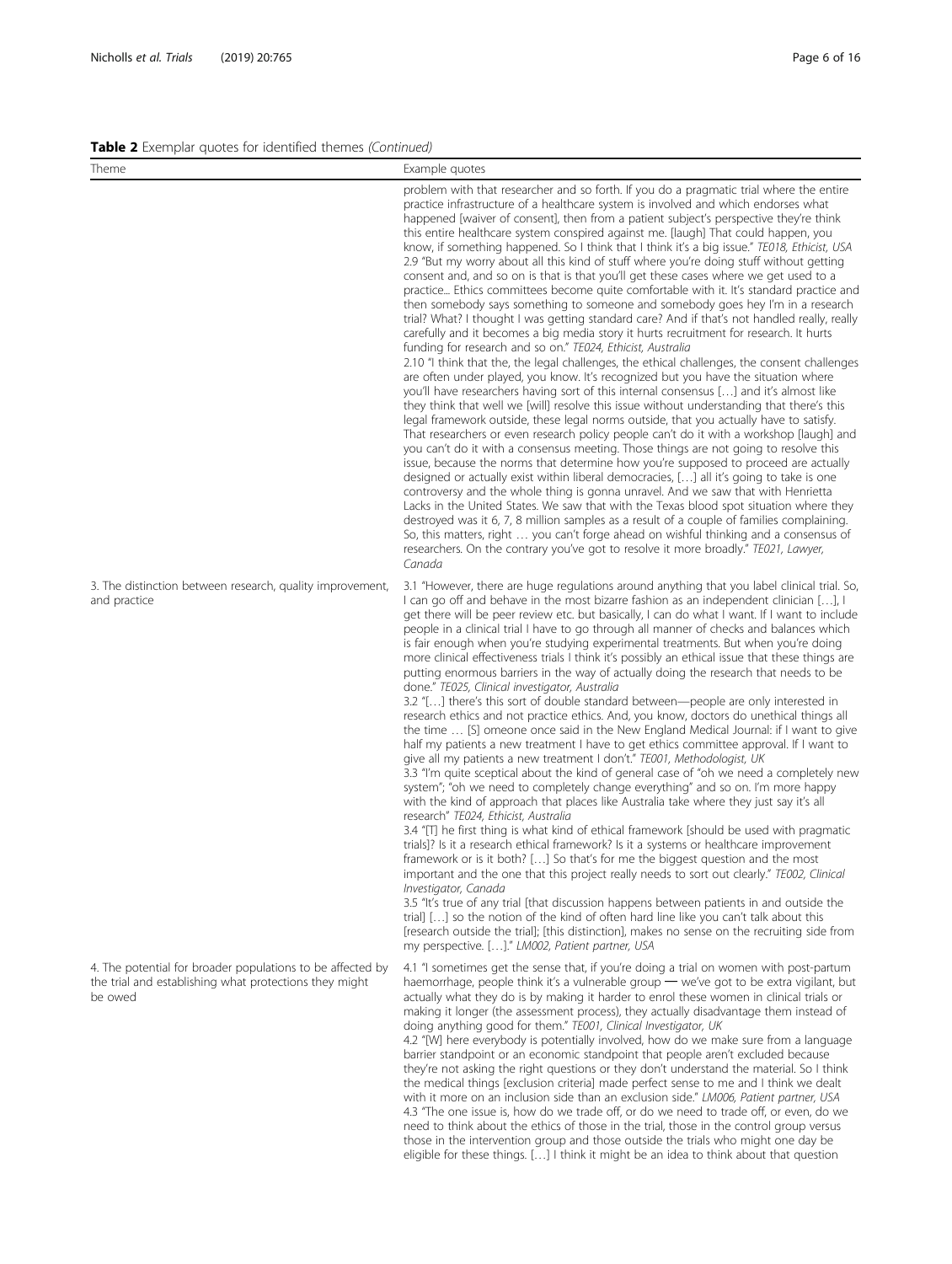Table 2 Exemplar quotes for identified themes (Continued)

| Theme                                                                                                             | Example quotes                                                                                                                                                                                                                                                                                                                                                                                                                                                                                                                                                                                                                                                                                                                                                                                                                                                                                                                                                                                                                                                                                                                                                                                                                                                                                                                                                                                                                                                                                                                                                                                                                                                                                                                                                                                                                                                                                                                                                                                                                                                                                                                                                                                                                                                                                                                                                                                                                                                                                                                                                                                                                                                                                                                                                                                                                                                                                                                                                                                                                                                                                                                                                                                                                                                                                                                                    |
|-------------------------------------------------------------------------------------------------------------------|---------------------------------------------------------------------------------------------------------------------------------------------------------------------------------------------------------------------------------------------------------------------------------------------------------------------------------------------------------------------------------------------------------------------------------------------------------------------------------------------------------------------------------------------------------------------------------------------------------------------------------------------------------------------------------------------------------------------------------------------------------------------------------------------------------------------------------------------------------------------------------------------------------------------------------------------------------------------------------------------------------------------------------------------------------------------------------------------------------------------------------------------------------------------------------------------------------------------------------------------------------------------------------------------------------------------------------------------------------------------------------------------------------------------------------------------------------------------------------------------------------------------------------------------------------------------------------------------------------------------------------------------------------------------------------------------------------------------------------------------------------------------------------------------------------------------------------------------------------------------------------------------------------------------------------------------------------------------------------------------------------------------------------------------------------------------------------------------------------------------------------------------------------------------------------------------------------------------------------------------------------------------------------------------------------------------------------------------------------------------------------------------------------------------------------------------------------------------------------------------------------------------------------------------------------------------------------------------------------------------------------------------------------------------------------------------------------------------------------------------------------------------------------------------------------------------------------------------------------------------------------------------------------------------------------------------------------------------------------------------------------------------------------------------------------------------------------------------------------------------------------------------------------------------------------------------------------------------------------------------------------------------------------------------------------------------------------------------------|
|                                                                                                                   | against a number of different groups: patients offered the intervention, patients<br>receiving the intervention, patients in the control group, patients who might one day<br>benefit from the information from this trial." TE002, Clinical investigator, Canada                                                                                                                                                                                                                                                                                                                                                                                                                                                                                                                                                                                                                                                                                                                                                                                                                                                                                                                                                                                                                                                                                                                                                                                                                                                                                                                                                                                                                                                                                                                                                                                                                                                                                                                                                                                                                                                                                                                                                                                                                                                                                                                                                                                                                                                                                                                                                                                                                                                                                                                                                                                                                                                                                                                                                                                                                                                                                                                                                                                                                                                                                 |
| 5. The broader range of trial stakeholders in pragmatic<br>RCTs, and determining their roles and responsibilities | 5.1 "I guess thinking more expansively, more recently there has been a lot of suggestion<br>or proposals to increase the efficiency of trials by doing registry-based randomized trials,<br>which is again an extension of the same practice [] And who's the guardian of that<br>data and who should make these approaches and who should allow potentially a trial<br>to sit overly on that dataset. So guardianship issues, permission issues, consent issues,<br>approach issues, privacy issues." TE008, Methodologist, UK<br>5.2 "[] there have been trials that have kind of got both the scientific regulator and<br>the payer's points built in [] But the objectives I think are quite different. I mean the<br>regulator is looking purely at efficacy and safety so the regulator's coming to it from the<br>more explanatory end. And the payer is looking at quality of life or qualities or<br>effectiveness. That's what's coming into it in the more pragmatic end." TE015, Knowledge<br>user, UK<br>5.3 "The most interesting IRB ethics thing that I've been involved in over the last couple<br>of trials is essentially this off label use [] the FDA or Health Canada they don't<br>necessarily want to review every single clinical study being done in the country, yet the<br>rules are that if it's off label they need to. And, at least in the US, the FDA has written<br>very clear guidance documents that basically say the best people to understand<br>whether this off-label use increases the risk to the patients are actually the practitioners<br>and the local IRB. But the local IRBs still don't want to take on all the liability per se so<br>then they still make you go through the FDA. And that again has been very frustrating<br>because that really is the pragmatic side, right?" TE005, Clinical investigator, USA<br>5.4 "The one thing that I am very clear on and my PPI group were very clear on was<br>that we were not the medical side of the trial. We were the public trial and we took<br>advice from the professors etc. as to what things like the placebo should be." LM007,<br>Community member, UK                                                                                                                                                                                                                                                                                                                                                                                                                                                                                                                                                                                                                                                                                                                                                                                                                                                                                                                                                                                                                                                                                                                                                                             |
| 6. Determining what constitutes "usual care" and<br>implications for trial reporting                              | 6.1 "[] obviously it's one of those things [usual care] where there's no agreement and<br>I think the most you can do is explain what you mean every time for a given situation. I<br>mean the standard of care is actually more often used in the legal setting in terms of, if<br>you did something wrong. If you're accused of malpractice, you could say no, this was<br>standard practice. This has been the standard within the community of physicians and<br>for this kind of disorder and so forth. And then there might be instances where an<br>intervention might not be used very often, in fact rarely used for purely practical or<br>accidental historical reasons, but no one would think that that was substandard if you<br>used it, right?" TE018, Ethicist, USA<br>6.2 "usual care is how patients are treated in routine practice if you can profile usually<br>from EHR data sources. So, for example, a patient with diabetes in a given healthcare<br>system, how frequently are they seeing their primary care doctor and their<br>endocrinologist on a yearly basis? What proportion of them are on insulin or other<br>diabetes agents? And how does that conform to recommended practice quidelines? So<br>quidelines define some of that but your local care pattern is going to differ a little bit<br>from the guideline. But you can define that and it will differ by region and<br>environment." TE007, Clinical investigator, USA<br>6.3 "I think that [usual care] fits in nicely with the whole pragmatic/explanatory thing. So<br>on the pragmatic side my interpretation would be usual care is at the individual<br>practitioner level [] And on the explanatory side usual care will be some national,<br>regional standard that everybody can agree on and then therefore you can standardize<br>usual care to sort of a standard of care." TE005, Clinical investigator, USA<br>6.4 "Well usual care's not a single thing. Usual care's whatever that patient would have<br>got in contact with whatever clinician they happened to be in contact with in whatever<br>clinic they happened to be in. And so, the problem with usual care which explanatory<br>trialists really struggle with and, and so they should and so should we as more<br>pragmatic trialists, is the care that the control group gets in a usual care trial is going to<br>be pretty varied" TE002, Clinical Investigator, Canada<br>6.5 "I think others have argued well once you get consent from someone you're<br>obligated in the usual care arm to give them the standard of care which is almost<br>always higher than the usual care that people actually get. I don't subscribe to that, but<br>I also think there are many trials in which to answer the scientific question and, and the<br>pragmatic question you actually do need to give standard of care." TE006, Knowledge<br>user, USA<br>6.6 "[] are you compromising standard of care by having them [specific patient<br>groups] in the study? Meaning that if you withhold standard of care therapies or<br>treatments as part of a patient's participation in the study, that's not ethical. The study<br>should actually look at things on top of that or in comparison to it, but withholding it is<br>not proper." TE007, Clinical investigator, USA |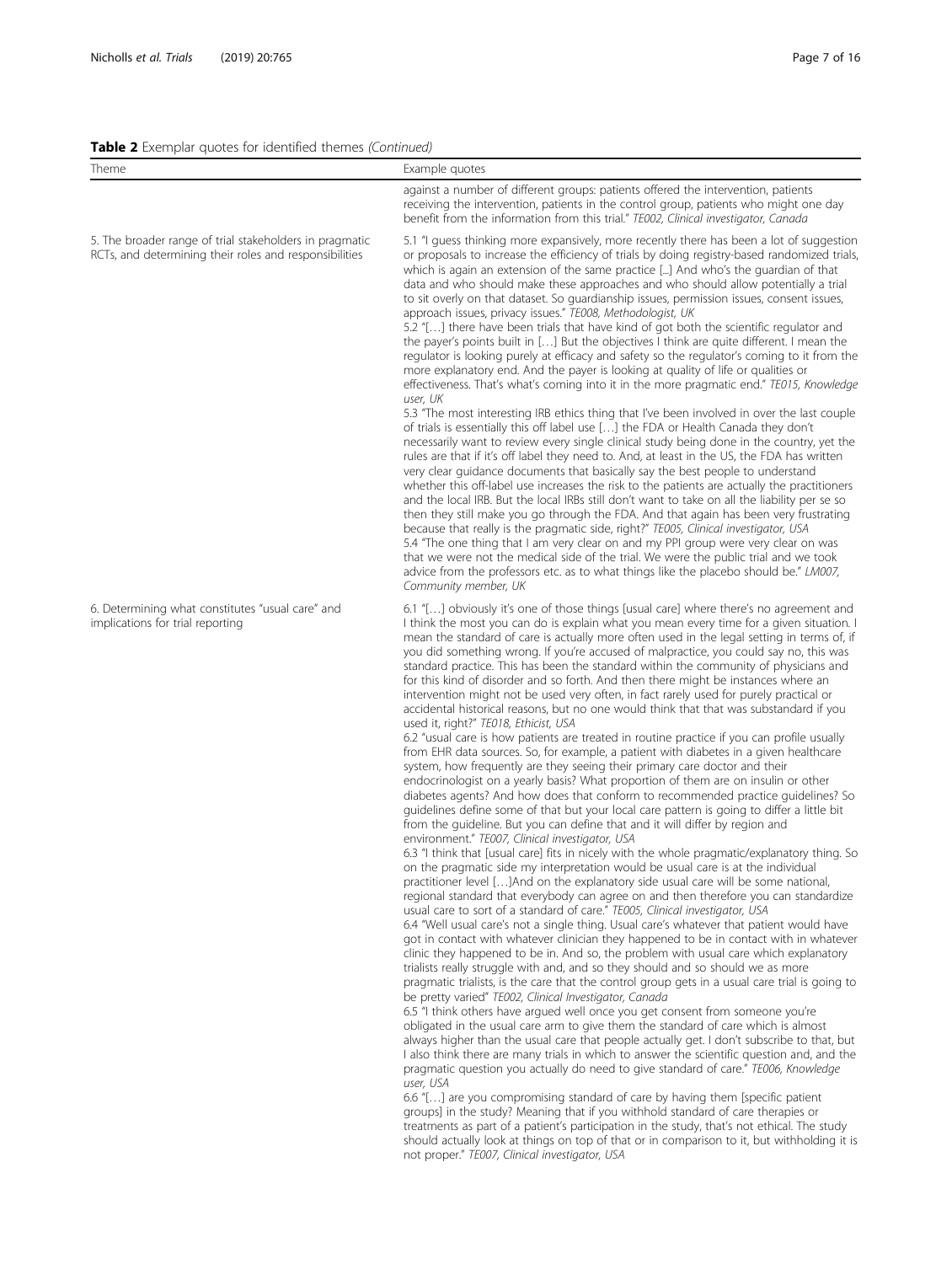Table 2 Exemplar quot

| Table 2 Exemplar quotes for identified themes (Continued) |                                                                                                                                                                                                                                                                                                                                                                                                                                                                        |  |
|-----------------------------------------------------------|------------------------------------------------------------------------------------------------------------------------------------------------------------------------------------------------------------------------------------------------------------------------------------------------------------------------------------------------------------------------------------------------------------------------------------------------------------------------|--|
| Theme                                                     | Example quotes                                                                                                                                                                                                                                                                                                                                                                                                                                                         |  |
|                                                           | 6.7 "the major concern, of course, is that routine practice is changing all the time. Well<br>we hope it is, I mean, there is all this money going in for infrastructure and for $[]$<br>capacity building on a routine basis. It's much harder, then, to think of a pragmatic trial<br>that will exactly mirror routine practice that is itself flexible. So rather than the<br>intervention being flexible it's [] whether the intervention evaluated in a pragmatic |  |

Investigator, France

| trial is [] going to map on to the intervention as it appears in routine practice [and] to |
|--------------------------------------------------------------------------------------------|
| how relevant the data will be." TE020, Ethicist, UK                                        |
| 6.8 "The other part of pragmatic trial is that the intervention could be less described or |
| some part of the intervention could be different from one physician to another in          |
| pragmatic trials. You could either explain very well all the different components of your  |
| intervention or you could decide in your pragmatic trials that some of the components      |

of the interventions are to the discretion of the physician […] Even if it is stuff like that it must be at least reported in the paper and it's not always reported." TE016, Clinical

RCT randomized controlled trial

A key aspect to the discussion of risk was how risks were managed within the oversight of pragmatic RCTs, such as ethics review processes or regulatory requirements. An aspect of the discussion relating to risks of usual care interventions was whether this opened opportunities for different types of review process (see Quote 1.3). On this point, it was noted that different jurisdictions may apply different standards to determine the review requirements with some jurisdictions applying assessments of relative risk of participation in the RCT (i.e., additional risks to participants generated by the research study) while others may employ assessments of absolute risk (i.e., risk of an outcome that is based purely on the likelihood of the outcome irrespective of that incremental differences between research and care), which may lead to different process requirements (Quote 1.4). The importance of risk determinations, and in particular, a determination that a trial poses minimal risk to participants, for governance decisions was emphasised. It was noted that, in some cases, a designation of minimal risk could serve as a necessary condition for expedited or delegated review of research protocols, or waiver of consent. However, this again was subject to jurisdictional variation with respect to the types of studies that could be considered under an expedited review process, even if deemed to be minimal risk.

## Determining when alternative consent practices are appropriate

Interviewees discussed a variety of alternative consent processes, ranging from verbal discussion and acknowledgement, to deferred consent, proxy consent, opt out approaches (with and without notification), and waiver of consent. While interviewees raised many concerns that are already well-documented within the broader clinical trials literature (such as perceptions that ethics review committees spend substantial time reviewing and commenting on consent forms at the expense of consideration for other aspects of study design), three particular consent-related issues were emphasized with respect to pragmatic RCTs, namely: (1) the potential for consent to be simplified or modified from standard written consent practices and the circumstances where this may be legitimate; (2) the separation of consent to trial interventions and consent to data collection, and; (3) the acceptable instances where consent can be waived completely.

There was much discussion of (and consternation at) existing consent approaches, and a desire to simplify these (Quotes 2.1–2.2). For example, an integrated consent approach in which clinicians approach participants for consent to the RCT within the clinical encounter was discussed as an alternate approach. While recruitment of trial participants by their treating clinician is not a unique issue in pragmatic RCTs, it was flagged as potentially being more pronounced in pragmatic RCTs due to the closer integration of research and clinical care. This was raised as a consideration due to the perception that, as several interviewees commented, pragmatic RCTs were less likely to have commercial investment and so may have lower budgets that limit infrastructure to support recruitment. While some interviewees raised concerns about the potential for patients to feel a pressure to participate when recruited by their treating physician, some saw the lack of financial support for recruitment as ethically advantageous. This was based on the perception that the limited resources prevent physicians from being remunerated based on the number of people they recruit, thus removing the potential financial incentive to over recruit or recruit marginally eligible or unsuitable participants (Quote 2.3).

While alternative approaches to traditional written informed consent were discussed, participants varied in their enthusiasm for adapting or altering consent approaches. Rather than seeking alternate approaches that sought to capture a single consent for all aspects of the study (i.e. that covered enrollment, interventions, and data collection), some argued it may be appropriate to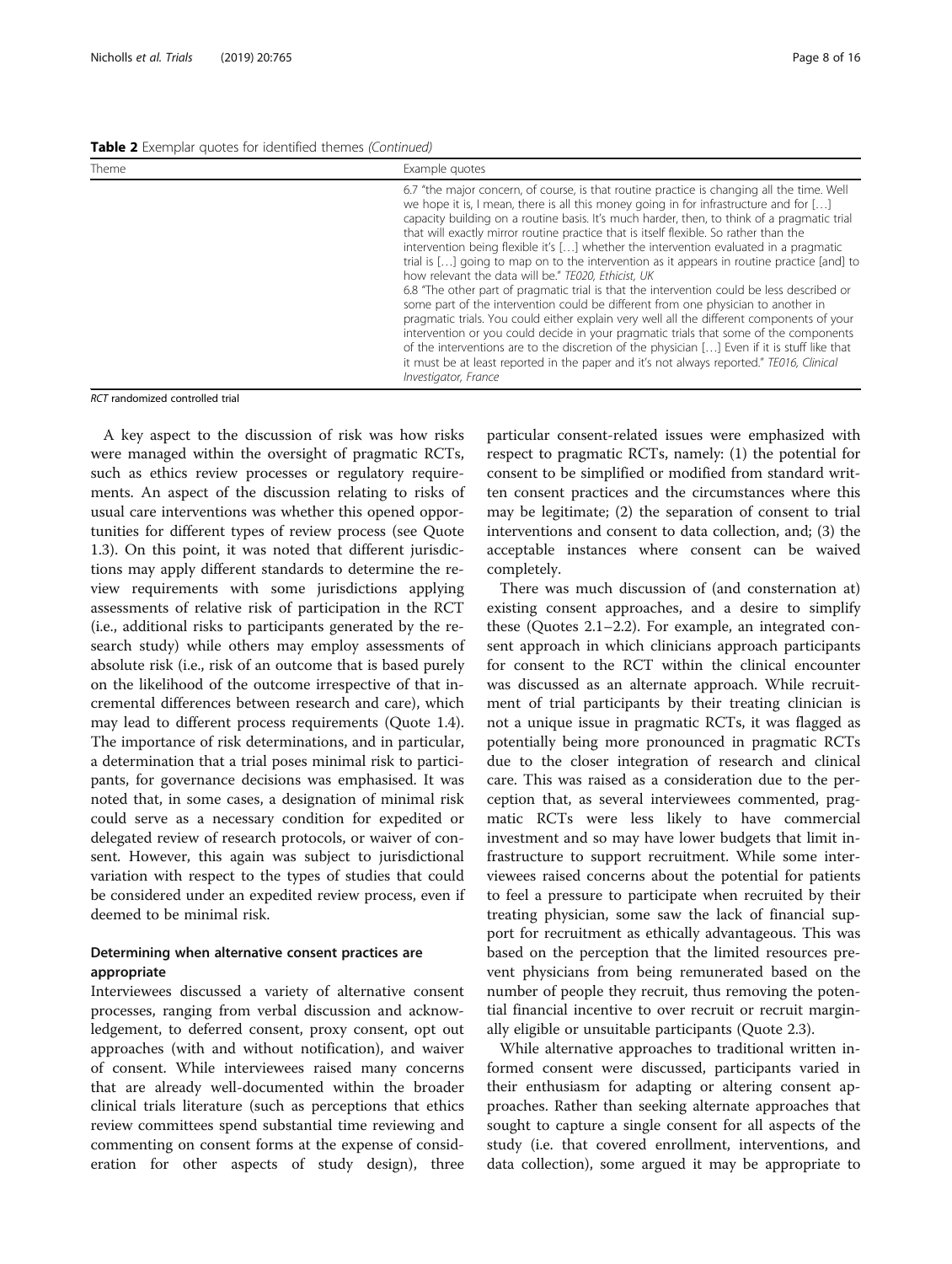consider to what the trial participants should consent. For example, one interviewee provided an analogy to education research arguing that when an intervention is consistent with accepted standards and is unavoidable, then it may be more appropriate to disentangle consent to the intervention and consent to data collection (Quote 2.4). In this case, consent would be sought only for data collection in the study, as opposed to the exposure to the intervention that could not be avoided without extensive means.

A particular aspect of discussion was the circumstances under which one could consider a waiver of consent, thus avoiding consent entirely. When waiver of consent was raised, participants discussed the criterion of impracticability, as well as the aforementioned criterion of minimal risk (Quote 2.5), and under what circumstances these could arise. When considering impracticability, discussion revolved around the urgency of the intervention, the population being studied, resources required (both financial and human), or settingrelated characteristics that may make it impracticable to get individual consent (Quotes 2.6–2.7).

A note of caution, however, was raised on the use of waivers of consent. Several respondents emphasized the potential fall-out of failing to manage the use of waivers appropriately. Particular caution, almost exclusively raised by the ethicist and legal stakeholder participants, referred to the need for consent approaches to be consistent with legal norms and requirements, but also how negative media coverage of studies using a waiver of consent may serve to erode public trust and have a harmful impact on research through reduced recruitment or funding (Quotes 2.8–2.10). In making these points, respondents described historic research ethics cases (such as organ retention at Alder Hey Children's Hospital in the UK and at Greenlane Hospital in New Zealand [\[30](#page-14-0), [31](#page-14-0)]).

## The distinction between research, quality improvement, and practice

Frustration was expressed at the lack of agreed criteria for demarcating clinical practice, quality improvement, and research. While the lack of clarity regarding the distinction was commented on by all stakeholder groups, the context in which the comments arose differed between the patient partners and community members, and other groups such as the clinical investigators and methodologists. The clinical investigators and methodologists tended to discuss the distinction in the context of the research ethics and regulatory requirements (Quotes 3.1 and 3.2); with the perception that the distinction between research and practice was ill-defined, and that criteria such as intent to publish were inappropriate. Other interviewees argued that when the interventions under

investigation are used in routine clinical practice, there may be negligible difference between the research and practice; referred to by one participant as patients receiving "randomized" care rather than "random" (i.e., arbitrary) care. Thus, a common claim was that flawed criteria were being used to make the distinction between activities that needed regulatory oversight and those that did not and that this was resulting in an unnecessary administrative burden for research when in fact the patient's situation was perceived to be no different than what it would be in usual care, without the research. Others suggested that there may be some criteria—such as generalizability of the results—that may be relevant to distinguish research from practice (Quote 3.3). However, perceptions of appropriate regulatory perspectives varied, with some respondents arguing for the development of new health systems ethics frameworks, while others argued that existing frameworks were likely sufficient, but greater exposure to pragmatic RCTs is needed (Quote 3.4).

By contrast, patient partners and community members reflected on their real-life experiences of patient care and participation in research, and how the boundaries between research and practice were blurred or nonexistent for them. Specifically, they noted how patients transition between research and care with an information flow between the two or how information about trials is exchanged informally between patients in their clinical care (Quote 3.5). As such, interviewees problematized the idea of a clear line between the research and clinical aspects of care.

## The potential for broader populations to be affected by the trial and establishing what protections they might be owed

Interviewees discussed how pragmatic RCTs may include a broader range of patients than explanatory trials that might only have included a subset of a clinical population, and that this raised challenges of identifying the extent to which particular groups or individuals may be affected by the trial and the protections owed to them. Others discussed how pragmatic RCTs of health systems or health policy trials may have an impact on individuals not traditionally considered to be research participants and raised questions on how responsible parties should respond. This was not just in relation to who may be affected in a material sense, but also those who may expect to have legitimate claims of those conducting the trial.

One particular area of concern was equity and justice in relation to the participants who were recruited within trials. Interviewees raised concerns about groups, such as pregnant women, children, and those patients with co-morbidities, being excluded from explanatory trials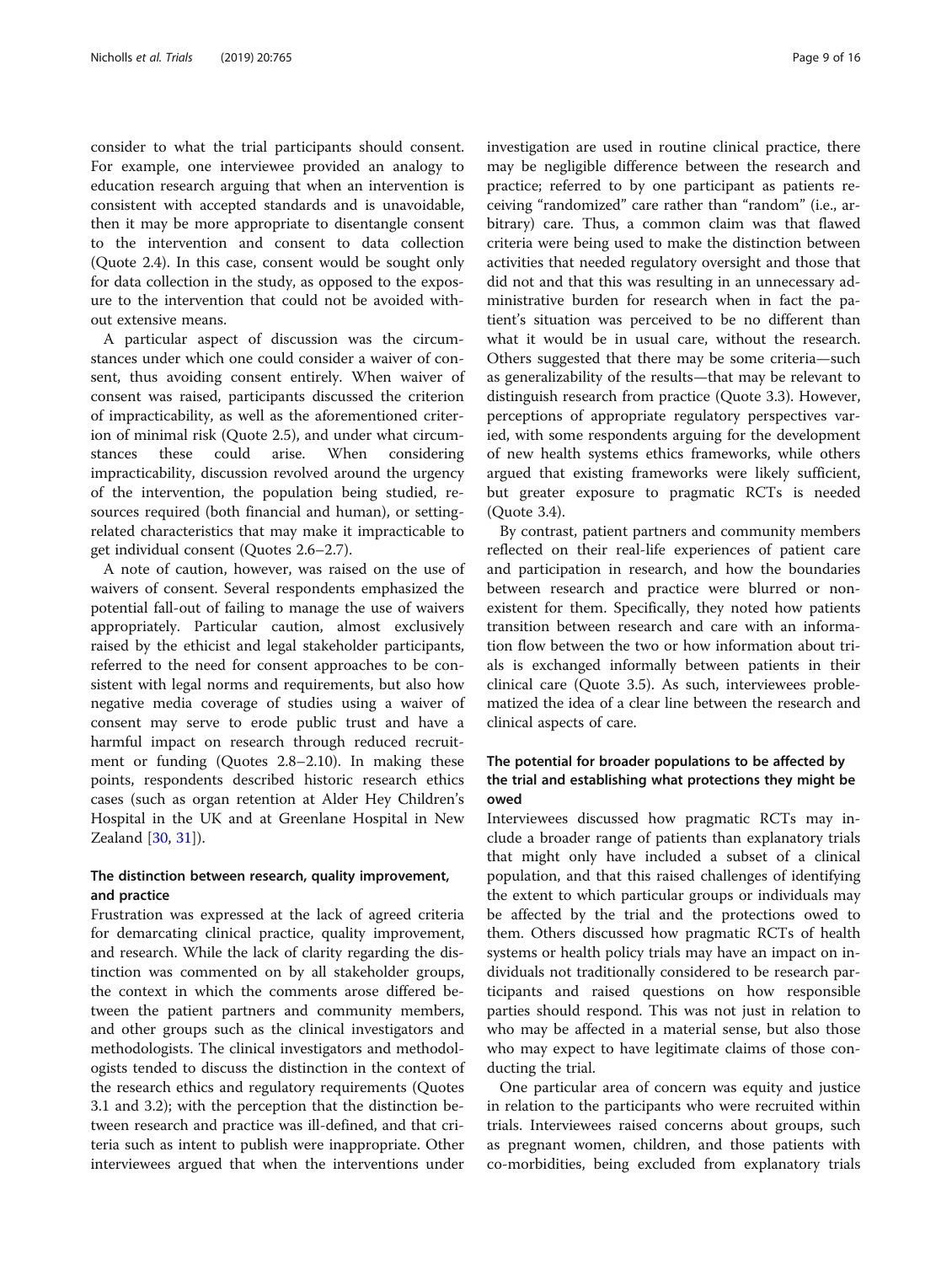and how pragmatic RCTs may be beneficial in this regard because they were more inclusive of the range of patients who would be seen in usual practice (Quote 4.1). Several patient partners and community members also pointed out the potential for inequalities within trials and how there may be systemic barriers to participation, such as limited literacy levels or home commitments, even when participants met inclusion criteria (Quote 4.2). The exclusion of participants based on elements not associated with eligibility criteria was viewed as a potential threat for pragmatic RCTs when compared to explanatory RCTs. However, it was also noted that in some jurisdictions, such as France, certain patient characteristics, such as ethnicity, cannot be collected, which may preclude consideration of certain equity issues within the trial.

Interviewees also reflected on whether and to what extent pragmatic RCTs should have a broader consideration with respect to the range of individuals or groups affected by the trial, in terms of those affected during the conduct of the trial, but also subsequently affected by the results. One example given was how members of the public who provide cardiopulmonary resuscitation may be affected by research on out-ofhospital resuscitation but have limited contact with a study. In this instance, the interviewee raised the question of what those members of the public were owed in terms of research protections or follow up. Other examples included whether the impact of an intervention on family members who may support frail or cognitively impaired participants should be captured within studies. Others raised the question of whether there is a need to consider ethical obligations to the background populations from which trial participants are drawn in pragmatic RCTs or even to future generations of patients. The question was then raised as to what rights or protections these groups are owed (Quote 4.3). Similarly, the question arose as to how we should consider stakeholders groups who occupy multiple roles. For example, healthcare staff may be the target of an intervention while simultaneously having to collect data from patients and families or provide feedback on an intervention and so may be considered participants, but also part of the trial intervention. As such, issues were threefold: which individuals fall within the bounds of those owed protections within the context of the trial? On what basis are these boundaries drawn? And what are the identified individuals or groups owed in terms of protections or rights relative to the trial; that is, can we establish differential protections or responses to these individuals depending on the extent to which they are affected by the trial?

## The broader range of trial stakeholders in pragmatic RCTs, and determining their roles and responsibilities

Interviewees noted that pragmatic RCTs employ a range of designs or design features, such as comparative effectiveness research on interventions routinely offered in usual-care settings, and may evaluate a wider range of interventions, such as policies, than traditional explanatory trials, which often focus on new drug treatments or technologies. Because of this broad range of designs, contexts, and interventions—including complex interventions—participants indicated that pragmatic RCTs potentially engage a broader range of stakeholders in their design or conduct.

While interviewees identified commonly cited groups, such as trial steering committees, data safety and monitoring boards, clinicians, and researchers as stakeholders with important roles and responsibilities, they also identified other groups. These included healthcare administrators, health maintenance organizations, clinical research regulators (such as Health Canada or the Food and Drug Administration), and stakeholder advisory committees that include a broader range of perspectives such as patient partners. This broader range of stakeholders potentially engaged within a trial predicated further ethical considerations in terms of not only negotiating who had ethical responsibilities as part of the trial, but also how the identified responsibilities were divided between the different stakeholders. For example, when a trial accesses registry or health administrative data, how does one determine who the relevant stakeholders are and what they are responsible for? (Quote 5.1).

As an example, it was observed that some trials may attempt to satisfy multiple stakeholders (such as payers and regulators) in an effort to be more efficient, yet the differing perspectives and needs of these stakeholders also had the potential to raise tensions within the trial, for example in terms of the design choices that may better satisfy one stakeholder than another (Quote 5.2). One participant noted how a trial in which regulated drugs were used "off label" led to the regulator and research ethics committee trying to ascribe responsibility to the other, suggesting that the division of responsibilities between multiple stakeholders may be contested (Quote 5.3). Others noted how within a trial team there would be areas for each stakeholder that were deemed to be legitimately within their scope for comment and others that were outside their scope. For example, several patient partners and community members made reference to identifying and raising issues of inequality within the trial as part of their perceived role within the trial team, but indicated methodological aspects of study design may be outside their remit or expertise (Quote 5.4).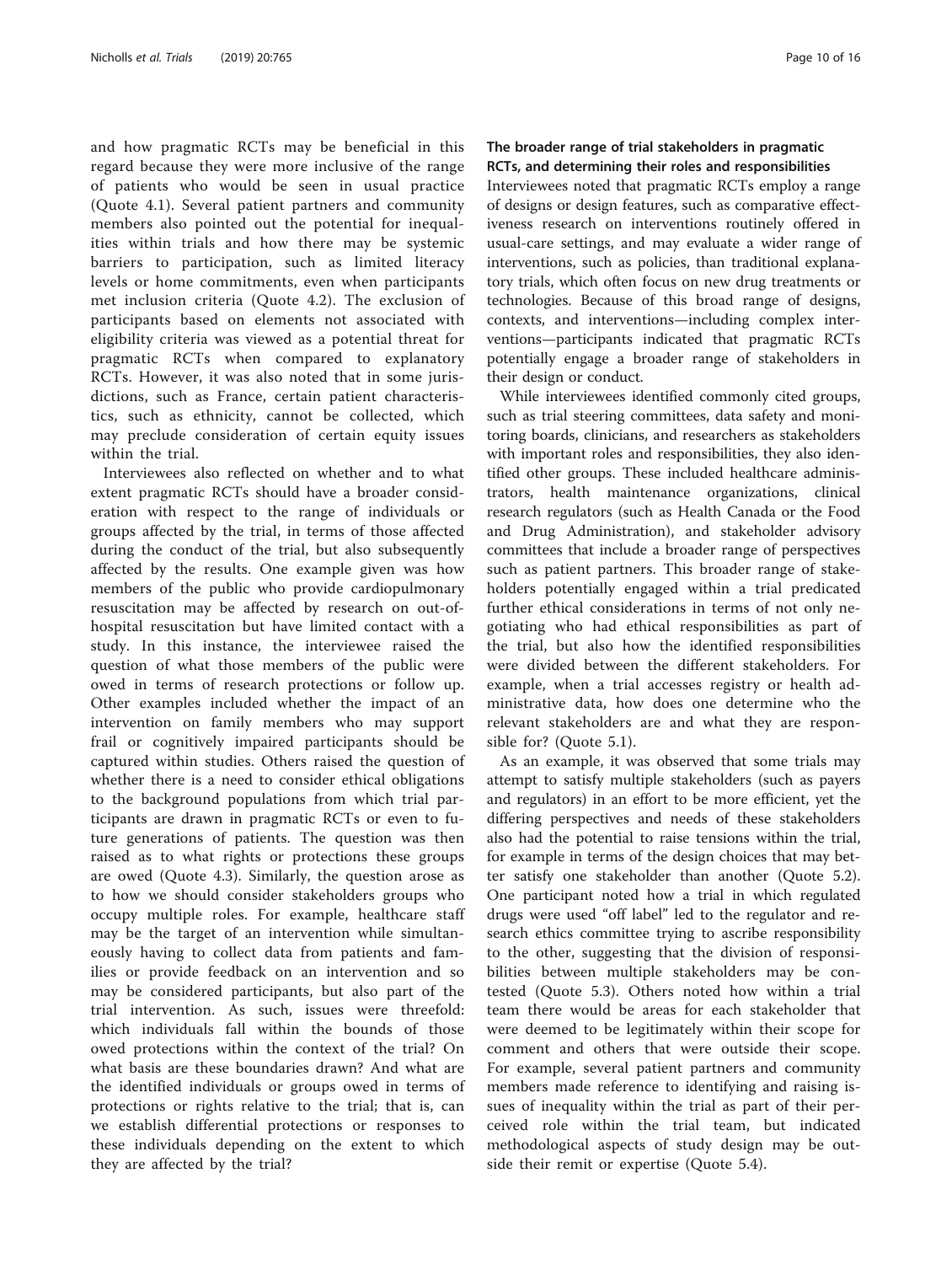As such, interviewees raised the identification of stakeholders who have roles to play in the design and conduct of pragmatic RCTs as a necessary prerequisite to then determining what responsibilities, including their duties to trial participants, those stakeholders have, but that these stakeholders may extend beyond clinical investigators and their teams.

## Determining what constitutes "usual care" and implications for trial reporting

Interviewees demonstrated varied interpretations of the term "usual care" sometimes using the term interchangeably with "routine care" or with "standard of care". Some pointed to specific differences in terminology. For example, in a medical-legal context, the term "standard practice" may be used to describe acceptable practice as opposed to a more epidemiological use where "usual care" tended to be used to describe the care most frequently used for a particular clinical condition (see Quote 6.1).

As previously mentioned, interviewees had different views about how usual care should be defined, which influenced perceptions of what evidence would be necessary or sufficient to demonstrate a practice as usual care. Descriptions included consistency with local practice or consistency across study sites, while others argued that local variation, national practice variation, and practices laid down in guidelines could all be determining factors as to what constituted usual care (Quotes 6.2–6.4).

Other dimensions of discussion included how usual care—as a description of practice—was differentiated from standard of care or practice standards defined as an expected level of care to be received. One example of this was concern about potential liability for adverse events when evaluating practices that differed from practice standards, such as those laid down by a Ministry or College. Others suggested that offering substandard care within a trial (either in the intervention or comparator arms) was unethical, even if it was consistent with usual care (Quotes 6.5 and 6.6).

Some interviewees further problematized the notion of usual care as a discrete and static comparator. For example, some suggested that in quickly developing specialties, or in low-resource settings, rapidly evolving practice would make it difficult to impose a single prior standard (even at individual study sites) as usual care (Quote 6.7). This latter point was especially emphasized in the context of reporting trial interventions. It was noted that when trials make claims to be applying interventions or comparators that represent usual care, this required clear reporting to understand what exactly constituted that care. For some, the reporting of interventions labelled as usual care in pragmatic RCTs was viewed as suboptimal (Quote 6.8).

A final aspect raised by interviewees was holding usual care as a standard when usual care was not necessarily based on evidence. Several interviewees argued that a rationale for pragmatic comparative effectiveness RCTs of existing practices was, in fact, that practices had developed based on expert opinion and not necessarily because of evidence of benefit. As such, explicitly examining those care standards was key.

Despite the definitional differences, variation in usualcare practice was important for consideration of equipoise. For example, several participants discussed how variation in usual practice regarding the use of treatment options would be indicative of uncertainty with respect to which was best and so would demonstrate community equipoise and justification for a trial.

### **Discussion**

In the present study we interviewed a range of stakeholders to explore their perspectives on ethical issues raised by pragmatic RCTs. The substantive areas of discussion were highly consistent with topics in the clinical trials literature, including risk [[32](#page-14-0)–[34\]](#page-14-0), consent [[35,](#page-14-0) [36](#page-14-0)], the governance of research activities [\[24](#page-14-0), [37,](#page-14-0) [38\]](#page-14-0), the selection of study participants [[39\]](#page-14-0), the roles and responsibilities of different stakeholders [\[40](#page-14-0)–[42](#page-14-0)], and the publication and reporting transparency of trials [[43](#page-14-0)–[46](#page-14-0)], but also indicated that the available literature on ethics in pragmatic RCTs is relatively narrow in its focus. Our findings suggest that not only do we need to discuss familiar topics (such as appropriate consent approaches and participant protections) in new ways, but also that there are new questions (such as the different roles and responsibilities of a broader range of stakeholders in pragmatic RCTs) that need to be addressed.

These findings must be considered within the limitations of the study. First, interviews were conducted in English only. Consequently, issues pertaining to language or that may be specific to jurisdictions where English is not commonly spoken may be underrepresented. To try and mitigate this to a degree we interviewed respondents from a broad range of jurisdictions, including jurisdictions where the primary language is not English, and who had experience in a range of contexts. Second, patient partners and community members of study teams were recruited via the principal investigator of the identified study due to lack of a prior sampling frame. This may have introduced selection bias for a more positive outlook on pragmatic RCTs. Finally, participants were not provided a single definition of what constituted a pragmatic RCT. As such, definitions of pragmatic RCTs may have differed, yet the similarity of issues raised across participants suggests that any variation in definition had little influence on the key ethical issues they identified.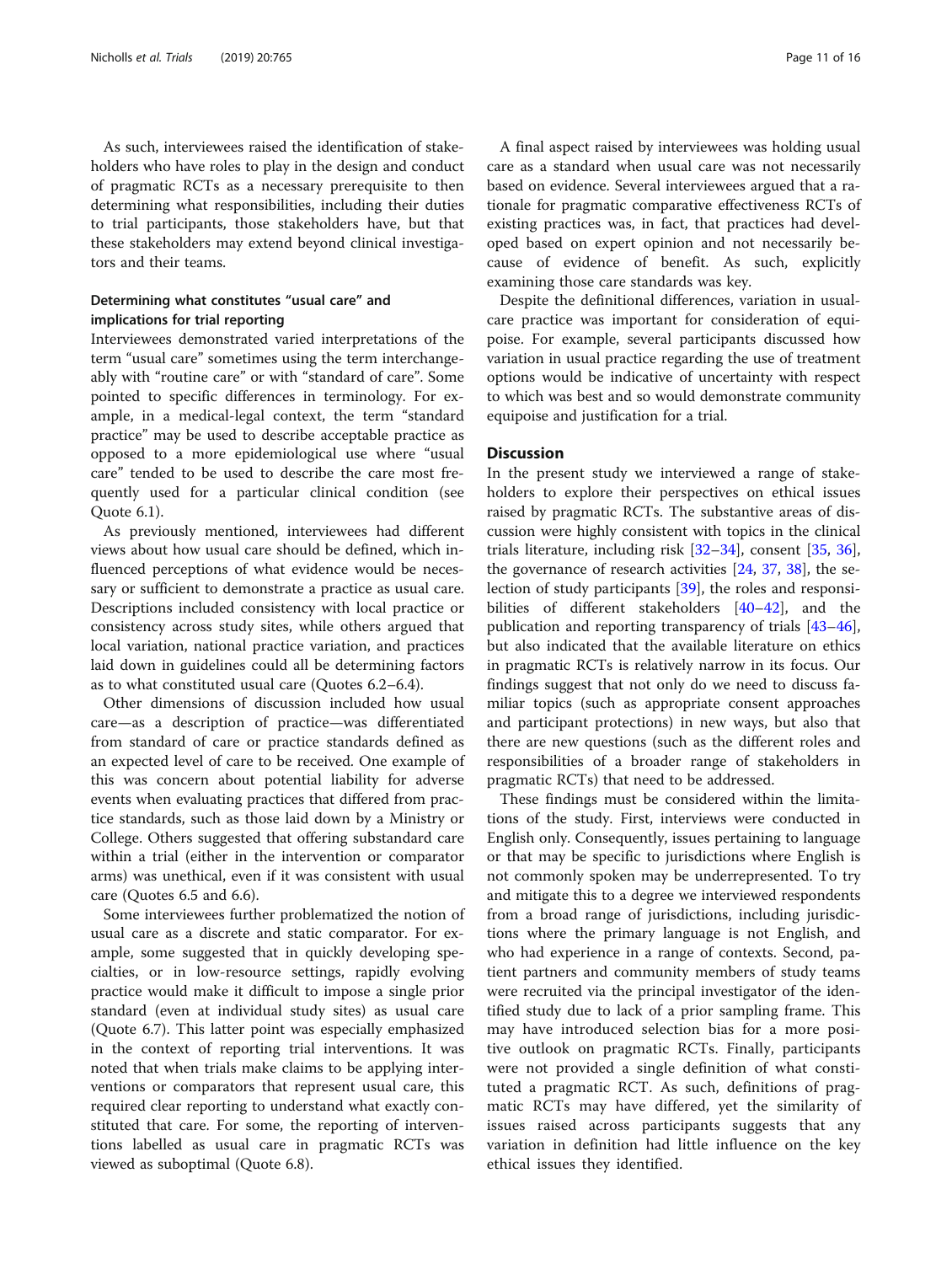Central to much of the discussion was risk. This accords well with work by Kim and colleagues [\[34](#page-14-0), [36](#page-14-0)], for example, who have not only questioned whether usual care interventions may be considered more than minimal risk, but also note the important role that risk assessment has for research ethics committees in their evaluation of the potential benefits and harms of research. While Chen and Kim [\[34](#page-14-0)] propose a framework for the analysis of risks, controversies on the nature of risks and the extent to which risks must be disclosed [[47](#page-14-0)–[51](#page-14-0)] illustrate that there is still disagreement on the relevant risks to be considered within trials, how these should be conceptualized, and how these are conveyed to trial participants. The development of guidance and best practices will not only need to engage with those stakeholders who review and oversee the conduct of pragmatic RCTs, such as research ethics review committees, but will necessitate discussions between researchers and the patient community with respect to understanding what are important risks for consideration and how these can be conveyed in an appropriate manner.

Despite the prominence of consent as a topic of discussion (e.g. [[52](#page-14-0)–[56](#page-14-0)]), an aspect raised here, but which is largely missing within the literature on pragmatic RCTs, was the need to engage with the broader legal norms that cover consent and the potential negative impact on public trust and the social licence for research [[57\]](#page-15-0) should alterations and waiver of consent be the subject of negative media coverage or legal challenges. This was identified by a 2014 report to the UK National Health Service, and which indicated that there may be important differences between types of trial with respect to additional consent needs and that guidance was required to balance legal requirements while minimizing burdens to the patient and the person seeking consent [[58\]](#page-15-0). We suggest that such guidance remains necessary.

While there has been some discussion on the protections owed to "direct" and "indirect" participants of research [\[53\]](#page-14-0) this debate has tended to focus on those proximally affected by a trial. The emphasis from interviewees in the present study was that there is a need for broader debate with respect to the individuals or groups affected by trials, and that this should also consider those more distal to the trial. A particular concern relating to trial participants was justice and equity. This emphasis on justice aligns well to the importance placed on including participants in pragmatic RCTs that reflect typical clinical populations [\[59](#page-15-0)], but also concerns expressed within previous studies of trial recruitment that found patients may be excluded by clinical researchers for practical reasons such as ability to travel or level of education rather than clinically relevant eligibility criteria [\[60\]](#page-15-0). Recent work by Johnson et al. indicates that the degree of pragmatism of an RCT may be

perceived to change over time between design and implementation [[61\]](#page-15-0). While such changes may reflect practical constraints or changes that need to be made, vigilance should be maintained with regard to equity considerations if changes affect the trial population. Moreover, the attention to equity conveyed here may also reflect a growing appreciation that justice requirements have not received sufficient attention within the research ethics literature, as emphasized by recent revisions to the Council for International Organizations of Medical Sciences (CIOMS) guidelines, which explicitly raise the topic of social justice in research [\[62](#page-15-0)–[65](#page-15-0)].

The potential for different individuals or groups to be affected by a pragmatic RCT in different ways and to different extents raises the possibility that one should consider whether there are differing responsibilities to those affected by an RCT. Recent work has explored whether it would be ethically permissible to offer different financial payments to individuals enrolled within a trial if this addressed inequalities in the burdens imposed by trial participation  $[66]$  $[66]$  but, to date, the question of whether different obligations are owed to individuals differently affected by pragmatic RCTs has largely not been addressed.

While guidance, such as the Ottawa Statement on the Ethical Design and Conduct of Cluster Randomized Trials [\[67](#page-15-0)], identifies gatekeepers as serving an important role in cluster randomized trials, interviewees identified a broader set of individuals (such as healthcare administrators) who may feature in the development of pragmatic RCTs. How the roles and responsibilities of different stakeholders should be partitioned has received little attention in the literature on pragmatic RCTs. Consistent with the range of stakeholders identified in the present study, Faden et al. [\[40\]](#page-14-0) identify healthcare administrators, payers, and purchasers as having important moral obligations in the context of "learning activities", yet how these individuals should share responsibilities remains unclear. Whicher et al. [\[42](#page-14-0)] have proposed an ethical framework that outlines the roles of gatekeepers at different research stages, but this framework requires extension to specify to whom the stakeholders have responsibility within each of the identified research stages.

A final area of discussion was the concept of usual (or standard) care, a topic that has been a key point of discussion within recent trial controversies [\[47,](#page-14-0) [48](#page-14-0), [50,](#page-14-0) [68](#page-15-0)]. As per Zwarenstein et al.  $[69]$  $[69]$  $[69]$ , we do not wish to prescribe a specific definition of usual care. Rather we note that it is the responsibility of the trial team to determine and appropriately describe what usual care constitutes. However, consistent with the CONSORT extension for pragmatic trials [[43\]](#page-14-0) and the Template for intervention description an replication (TIDieR) guidelines [\[70](#page-15-0)],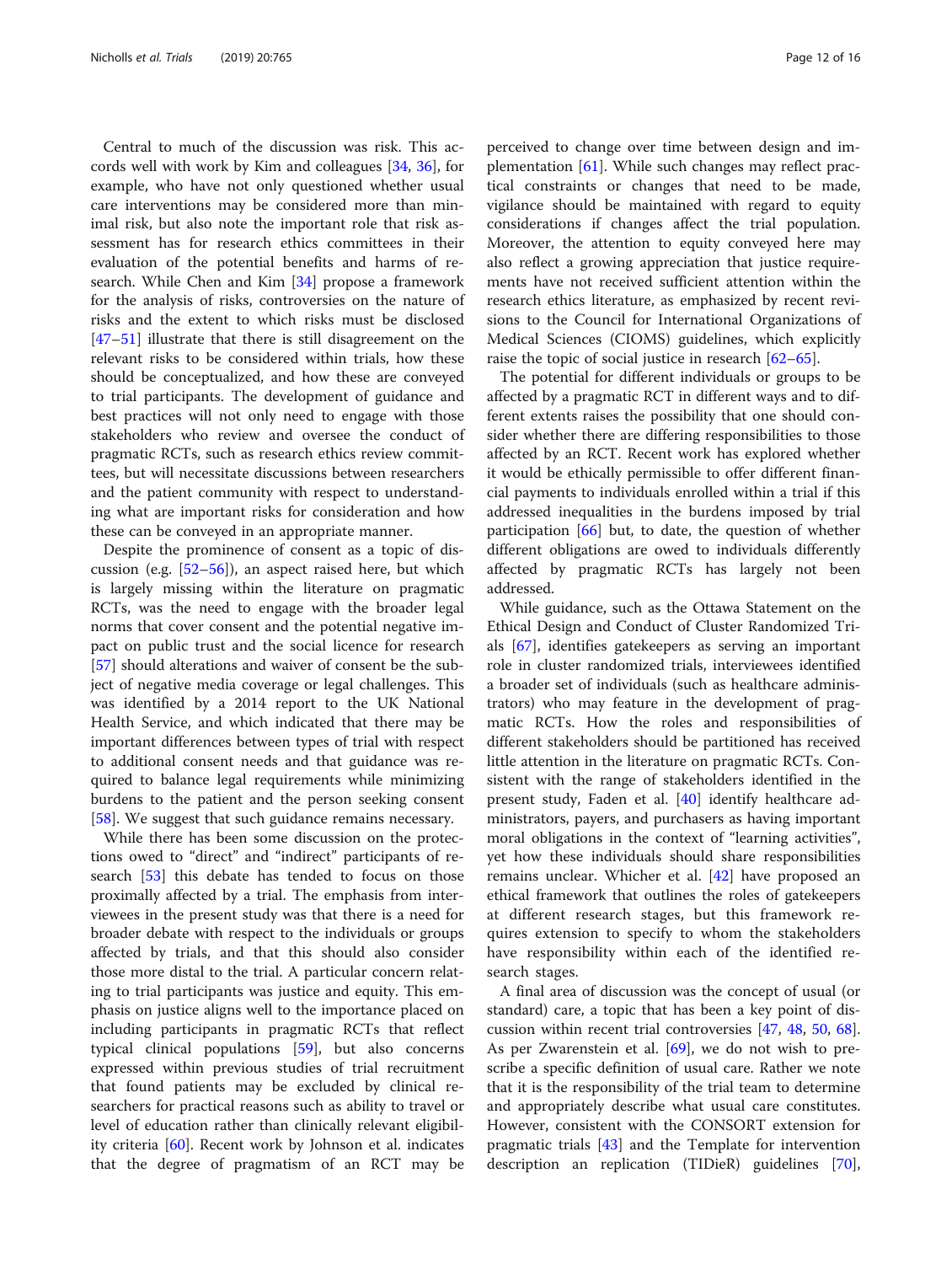describing control interventions or co-interventions as "usual care" is not sufficient and they should be described in the same level of detail as the intervention arm. Notwithstanding the presence of these reporting guidelines, there is a paucity of research evaluating the extent to which the reporting of pragmatic RCTs meet recommendations.

## **Conclusions**

Based on this analysis we propose a set of questions that require further attention within the trial ethics literature (see Table 3). We believe that future work addressing these questions will contribute to ethically and empirically informed guidance and may greatly enhance the design and conduct of pragmatic RCTs.

Table 3 Key ethical questions for future evaluation

| Key feature of pragmatic trials                                                                                                                                                                                                                 | Explanation                                                                                                                                                                                                   | Ethical questions to be addressed                                                                                                                                                                                                                                                                                                                                |
|-------------------------------------------------------------------------------------------------------------------------------------------------------------------------------------------------------------------------------------------------|---------------------------------------------------------------------------------------------------------------------------------------------------------------------------------------------------------------|------------------------------------------------------------------------------------------------------------------------------------------------------------------------------------------------------------------------------------------------------------------------------------------------------------------------------------------------------------------|
| A key feature of pragmatic RCTs is that they<br>often involve minimal modification of the<br>clinical setting or organization and evaluate<br>interventions commonly used in practice                                                           | Pragmatic trials may include elements of<br>clinical practice, quality improvement, and<br>research and these may have different<br>implications for regulation or oversight                                  | What are the ethically important distinctions<br>between research, clinical practice and quality<br>improvement in pragmatic trials? What criteria<br>should be used to determine the type of<br>oversight and regulation necessary for a<br>pragmatic RCTs? How should these activities<br>be regulated and on what basis would<br>regulatory oversight differ? |
| Pragmatic RCTs seek to minimize the<br>discrepancy between the trial and usual<br>clinical care, which may include approaches to<br>patient consent                                                                                             | Pragmatic RCTs may seek to recruit<br>participants using altered consent approaches<br>compared to standard written consent for<br>research.                                                                  | When are alterations and waivers of traditional<br>informed consent appropriate in pragmatic<br>RCTs? Does the general requirement for larger<br>sample sizes and emphasis on external validity<br>in pragmatic RCTs constitute a sufficient<br>justification for waivers or alterations of<br>consent (or may it raise concerns)?                               |
|                                                                                                                                                                                                                                                 | It can be difficult to determine which risks<br>and benefits need to be disclosed to<br>participants in the informed consent process<br>when risks may be no more than usual care                             | What risks and benefits should be disclosed to<br>participants in pragmatic RCTs of usual care<br>interventions?                                                                                                                                                                                                                                                 |
| A key feature of pragmatic RCTs is that they<br>seek to generate evidence applicable to a<br>(the) wider population                                                                                                                             | There may be different actors (both within<br>and outside of the trial in question) whose<br>interests are affected by pragmatic RCTs in<br>morally relevant ways                                             | Who are the individuals or groups affected by<br>the trial (and how do we determine who have<br>legitimate claims on those conducting the<br>trial)?                                                                                                                                                                                                             |
|                                                                                                                                                                                                                                                 | Systemic barriers to trial participation may<br>exist even when individuals are eligible                                                                                                                      | What are the responsibilities of identified<br>stakeholders with respect to equity of access<br>to pragmatic RCTs for those who are eligible?<br>How should these responsibilities be<br>determined?                                                                                                                                                             |
| A key feature of pragmatic RCTs is that they<br>often include policy-relevant or health<br>systems-relevant questions                                                                                                                           | There may be stakeholders who may<br>influence the conduct or outcomes in<br>pragmatic RCTs; they may have different<br>responsibilities                                                                      | Who are the stakeholders who have roles or<br>responsibilities in relation to the trial (and how<br>do we determine the individuals or groups<br>who have roles)? What are their duties or<br>responsibilities within the trial?                                                                                                                                 |
| A key feature of pragmatic RCTs is that they<br>may include a broader patient population<br>with a broader range of risks/benefits and<br>often assess interventions commonly used in<br>practice (or already approved) that may be<br>low risk | Due to inclusion of heterogeneous<br>populations, pragmatic RCTs may include risks<br>and benefits of differing magnitude which<br>may accrue to different individuals or groups                              | How should we identify relevant risks and<br>benefits to individuals or groups within a<br>pragmatic RCT? How should these risks and<br>benefits be evaluated?                                                                                                                                                                                                   |
|                                                                                                                                                                                                                                                 | Pragmatic RCTs may not be exposing<br>participants to treatments of unproven<br>effectiveness; the use of existing treatments<br>may have more well-characterized risk and<br>benefit profiles <sup>d</sup> . | What criteria should be used to classify a<br>pragmatic RCT as minimal risk?                                                                                                                                                                                                                                                                                     |
| External validity is key to pragmatic RCTs; in<br>addition, they often include a comparator arm<br>of "usual care" that is heterogenous                                                                                                         | It can be difficult to determine what<br>constitutes usual care and what meets legal<br>definitions of accepted medical practice in<br>pragmatic RCTs                                                         | What evidence is required to substantiate a<br>claim that an intervention or comparator is<br>usual care and if this would constitute<br>minimal risk? Are two standardized arms<br>within a usual care range actually usual care?                                                                                                                               |
|                                                                                                                                                                                                                                                 | Interpretation of a pragmatic RCT requires that<br>the trial context (including the nature and<br>variation within the intervention and<br>comparator) is reported well                                       | What are the essential elements of pragmatic<br>RCTs that must be reported? How well are<br>pragmatic RCTs reported, especially in relation<br>to the constitution of usual care arms?                                                                                                                                                                           |

 $RCT$  randomized controlled trial

<sup>a</sup>This may not be the case for complex interventions, which may add further difficulty for risk assessment and evaluation for risk/benefit ratios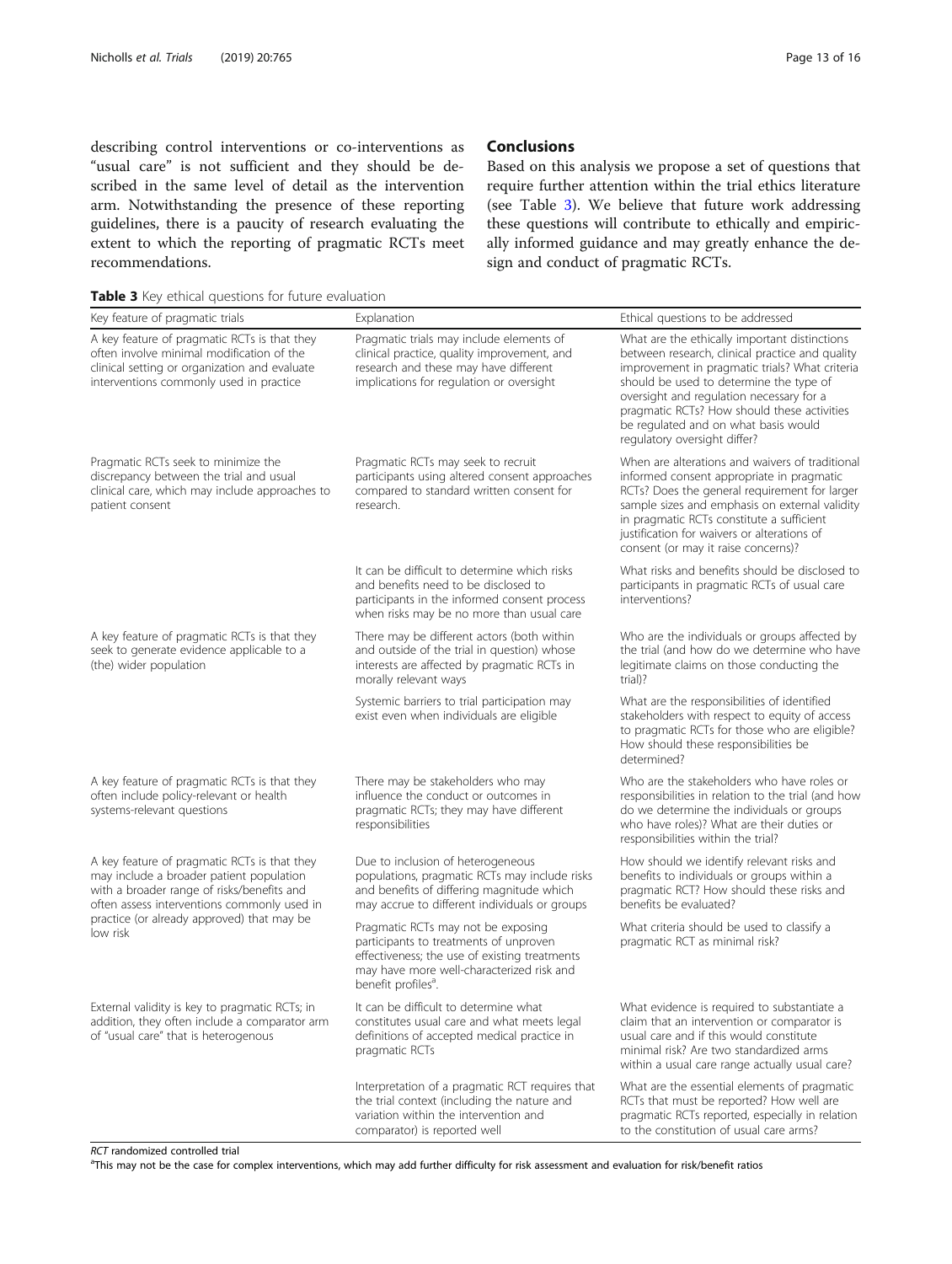<span id="page-13-0"></span>We suggest that, despite existing guidance on minimal risk and consent approaches [\[71](#page-15-0)], there is a need for further work to develop practically applicable frameworks for risk assessment in pragmatic RCTs and on the disclosure of risks to potential participants –especially where claims to routine, standard, or usual care are made. We propose that notions of usual care require greater conceptual exploration with respect to the identification of relevant risks and conduct of benefit-harm analyses, as well as practical guidance on how researchers and regulators should describe and interpret interventions or comparators described as usual care.

Furthermore, guidance with respect to when and how alternate consent approaches may be employed remains necessary. In particular, we suggest there is a need for greater discussion of the circumstances under which waivers of consent may appropriately be employed and the risks and benefits that need to be disclosed to participants, particularly in the context of pragmatic RCTs with a usual-care arm, which may change over time.

Finally, the roles and responsibilities of key stakeholders and the rights and protections owed to different populations who may be affected by a pragmatic RCT require further elaboration and guidance as to how these may differ from those in more explanatory RCTs. Here, special consideration should be given to justice and equity concerns, given the potentially heterogenous populations within pragmatic RCTs.

#### Supplementary information

Supplementary information accompanies this paper at [https://doi.org/10.](https://doi.org/10.1186/s13063-019-3899-x) [1186/s13063-019-3899-x](https://doi.org/10.1186/s13063-019-3899-x).

Additional file 1. PRECIS-2 Framework

Additional file 2. Trial expert interview guide.

Additional file 3. Patient partner and community member interview quide.

Additional file 4. List of investigators for the CIHR Ethics of Pragmatic Trials project.

#### Abbreviation

RCT: Randomized controlled trial

#### Acknowledgements

We would like to thank the trial investigators who facilitated study recruitment of patient partners and community members, and all interviewees who agreed to take part. For a complete list of the full investigative team see Additional File 4.

#### Authors' contributions

MT, CW, JMG, and DAF conceived the project idea and co-led the funding application. SGN, KC, MT, MZ, SPH, JCB, CEG, DAF, IDG, JM, and CW developed the interview guide. SGN and KC conducted the interviews and analysis. SGN wrote the initial draft of the manuscript with input from MT and KC. SGN, MT, KC, CW, DAF, MZ, SPH, IDG, JCB, JM, CEG, and JMG all contributed critical revisions and approved the final manuscript.

#### Funding

This work is supported by the Canadian Institutes of Health Research through the Project Grant competition (competitive, peer-reviewed), award number PJT-153045. JMG holds a Canada Research Chair in Health Knowledge Transfer and Uptake. CW holds a Canada Research Chair in Bioethics. IDG is a recipient of a Canadian Institutes of Health Research Foundation Grant (FDN# 143237).

#### Availability of data and materials

The datasets generated and/or analyzed during the current study are not publicly available due potential identifiability.

#### Ethics approval and consent to participate

The study was reviewed and approved by the Ottawa Health Sciences Research Ethics Board (reference 20170435-01H) and all individuals provided informed consent to participate in the study.

#### Consent for publication

All authors have approved the manuscript for publication.

#### Competing interests

CW receives consulting income from Eli Lilly and Company Canada. MZ has received reimbursement for conducting training in pragmatic trial design from National Cancer Institute, NIH; and Karolinska Institute, Stockholm, Sweden. The remaining authors declare that they have no competing interests.

#### Author details

<sup>1</sup>Clinical Epidemiology Program-Ottawa Hospital Research Institute (OHRI), Ottawa, ON, Canada. <sup>2</sup>Centre for Studies in Family Medicine, Schulich School of Medicine and Dentistry, Western University, London, ON, Canada. <sup>3</sup>School of Epidemiology and Public Health, University of Ottawa, Ottawa, Canada. 4 Rotman Institute of Philosophy, Western University, London, ON, Canada. 5 Center for Bioethics, Harvard Medical School and Program on Regulation, Therapeutics, and Law at Brigham and Women's Hospital, Boston, MA, USA. <sup>6</sup> <sup>6</sup>Department of Medicine University of Ottawa, Ottawa Hospital Research Institute (OHRI), ON, Ottawa, Canada. <sup>7</sup>School of Public Health and Preventive Medicine, Monash University, Melbourne, Victoria, Australia.

## Received: 25 June 2019 Accepted: 8 November 2019 Published online: 23 December 2019

#### References

- 1. English RA, Lebovitz Y, Griffin RB. Transforming clinical research in the Unites States. Challenges and opportunities Washington, D. C, USA: Institute of Medicine; 2010.
- 2. Bastian H, Glasziou P, Chalmers I. Seventy-five trials and eleven systematic reviews a day: how will we ever keep up? PLoS Med. 2010;7:e1000326. [https://doi.org/10.1371/journal.pmed.1000326.](https://doi.org/10.1371/journal.pmed.1000326)
- 3. Schwartz D, Lellouch J. Explanatory and pragmatic attitudes in therapeutical trials. J Chronic Dis. 1967;20:637–48. [https://doi.org/10.1016/j.jclinepi.2009.01.](https://doi.org/10.1016/j.jclinepi.2009.01.012) [012.](https://doi.org/10.1016/j.jclinepi.2009.01.012)
- 4. Zwarenstein M, Treweek S. What kind of randomized trials do we need? CMAJ. 2009;180:998–1000. [https://doi.org/10.1503/cmaj.082007.](https://doi.org/10.1503/cmaj.082007)
- 5. Loudon K, Zwarenstein M, Sullivan F, Donnan P, Treweek S. PRECIS-2: a tool to improve the applicability of randomised controlled trials. Trials. 2013;14: O28. [https://doi.org/10.1186/1745-6215-14-s1-o28.](https://doi.org/10.1186/1745-6215-14-s1-o28)
- Loudon K, Zwarenstein M, Sullivan FM, Donnan PT, Gagyor I, Hobbelen H, et al. The PRECIS-2 tool has good interrater reliability and modest discriminant validity. J Clin Epidemiol. 2017;88:113–21. [https://doi.org/10.](https://doi.org/10.1016/j.jclinepi.2017.06.001) [1016/j.jclinepi.2017.06.001.](https://doi.org/10.1016/j.jclinepi.2017.06.001)
- 7. Zuidgeest MG, Goetz I, Grobbee DE, on behalf of WP3 of the GetReal consortium. PRECIS-2 in perspective: what is next for pragmatic trials? J Clin Epidemiol. 2017;84:22–4. [https://doi.org/10.1016/j.jclinepi.2016.02.027.](https://doi.org/10.1016/j.jclinepi.2016.02.027)
- 8. Zuidgeest MGP, Goetz I, Groenwold RHH, Irving E, van Thiel G, Grobbee DE, et al. Series: Pragmatic trials and real world evidence: Paper 1. Introduction. J Clin Epidemiol. 2017;88:7–13. <https://doi.org/10.1016/j.jclinepi.2016.12.023>.
- 9. Bellomo R, Forbes A, Akram M, Bailey M, Pilcher DV, Cooper DK. Why we must cluster and cross over. Crit Care Resusc. 2013;15(3):155–7
- 10. Hemming K, Haines TP, Chilton PJ, Girling AJ, Lilford RJ. The stepped wedge cluster randomised trial: rationale, design, analysis, and reporting. BMJ. 2015;350.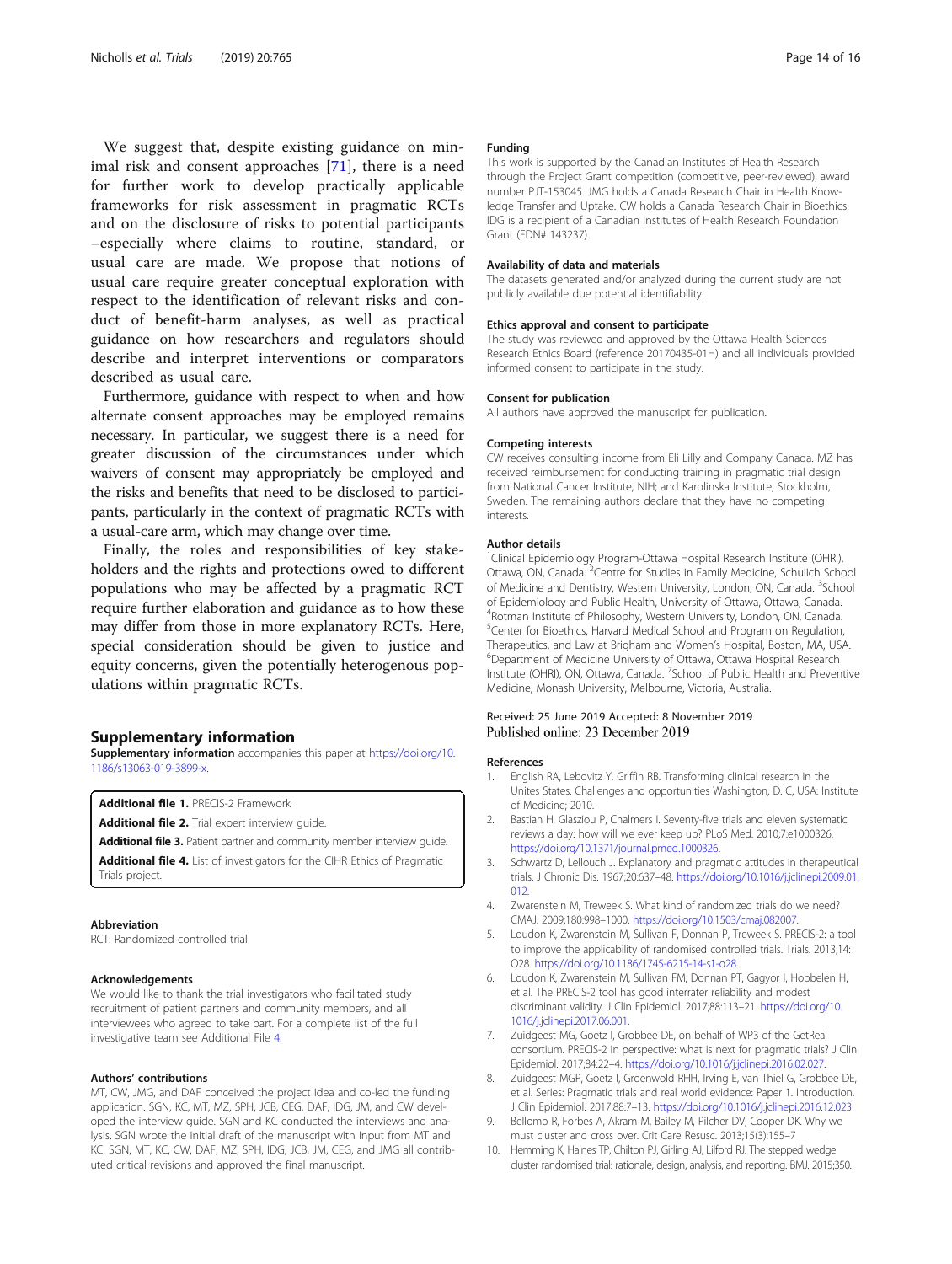- <span id="page-14-0"></span>11. Chalkidou K, Tunis S, Whicher D, Fowler R, Zwarenstein M. The role for pragmatic randomized controlled trials (pRCTs) in comparative effectiveness research. Clin Trials. 2012;9:436–46.
- 12. Patsopoulos NA. A pragmatic view on pragmatic trials. Dialogues Clin Neurosci. 2011;13:217–24.
- 13. Ford I, Norrie J. Pragmatic trials. N Engl J Med. 2016;375:454–63. [https://doi.](https://doi.org/10.1056/NEJMra1510059) [org/10.1056/NEJMra1510059.](https://doi.org/10.1056/NEJMra1510059)
- 14. Welch MJ, Lally R, Miller JE, Pittman S, Brodsky L, Caplan AL, et al. The ethics and regulatory landscape of including vulnerable populations in pragmatic clinical trials. Clin Trials. 2015;12:503–10. <https://doi.org/10.1177/1740774515597701>.
- 15. Kalkman S, van Thiel GJ, Grobbee DE, Meinecke AK, Zuidgeest MG, van Delden JJ, et al. Stakeholders' views on the ethical challenges of pragmatic trials investigating pharmaceutical drugs. Trials. 2016;17:419. [https://doi.org/](https://doi.org/10.1186/s13063-016-1546-3) [10.1186/s13063-016-1546-3.](https://doi.org/10.1186/s13063-016-1546-3)
- 16. Weir CR, Butler J, Thraen I, Woods PA, Hermos J, Ferguson R, et al. Veterans Healthcare Administration providers' attitudes and perceptions regarding pragmatic trials embedded at the point of care. Clin Trials. 2014;11:292–9.
- 17. Whicher D, Kass N, Faden R. Stakeholders' views of alternatives to prospective informed consent for minimal-risk pragmatic comparative effectiveness trials. J Law Med Ethics. 2015:397–409.
- 18. Whicher D, Kass N, Saghai Y, Faden R, Tunis S, Pronovost P. The views of quality improvement professionals and comparative effectiveness researchers on ethics, IRBs, and oversight. J Empir Res Hum Res Ethics. 2015; 10:132–44. <https://doi.org/10.1177/1556264615571558>.
- 19. Topazian RJ, Bollinger J, Weinfurt KP, Dvoskin R, Matthews D, DeCamp M, et al. Physicians' perspectives regarding pragmatic clinical trials. J Comp Eff Res. 2016;5:499–506.
- 20. Nicholls SG, Carroll K, Brehaut J, Weijer C, Hey SP, Goldstein CE, et al. Stakeholder views regarding ethical issues in the design and conduct of pragmatic trials: study protocol. BMC Med Ethics. 2018;19:90. [https://doi.org/](https://doi.org/10.1186/s12910-018-0332-z) [10.1186/s12910-018-0332-z](https://doi.org/10.1186/s12910-018-0332-z).
- 21. Kass N, Faden R, Fabi RE, Morain S, Hallez K, Whicher D, et al. Alternative consent models for comparative effectiveness studies: views of patients from two institutions. AJOB Empir Bioeth. 2016;7:92–105.92. [https://doi.org/](https://doi.org/10.1080/23294515.2016.1156188) [10.1080/23294515.2016.1156188.](https://doi.org/10.1080/23294515.2016.1156188)
- 22. Taljaard M, Weijer C, Grimshaw JM, Ali A, Brehaut JC, Campbell MK, et al. Developing a framework for the ethical design and conduct of pragmatic trials in healthcare: a mixed methods research protocol. Trials. 2018;19:525. [https://doi.org/10.1186/s13063-018-2895-x.](https://doi.org/10.1186/s13063-018-2895-x)
- 23. Ramsberg J, Platt R. Opportunities and barriers for pragmatic embedded trials: triumphs and tribulations. Learn Health Syst. 2017. [https://doi.org/10.](https://doi.org/10.1002/lrh2.10044.e10044) [1002/lrh2.10044.e10044](https://doi.org/10.1002/lrh2.10044.e10044).
- 24. Kalkman S, van Thiel GJ, Grobbee DE, van Delden JJ. Pragmatic randomized trials in drug development pose new ethical questions: a systematic review. Drug Discov Today. 2015;20:856–62. [https://doi.org/10.1016/j.drudis.2015.03.005.](https://doi.org/10.1016/j.drudis.2015.03.005)
- 25. Bryman A. Social research methods. Oxford: Oxford University Press; 2001.
- 26. QSR International Pty Ltd. NVivo qualitative data analysis Software. Version 11 edn. 2017.
- 27. Boyatzis RE. Transforming qualitative information. Thousand Oaks: Sage Publications; 1998.
- 28. Braun V, Clarke V. Using thematic analysis in psychology. Qual Res Psychol. 2006;3:77–101.
- 29. O'Brien BC, Harris IB, Beckman TJ, Reed DA, Cook DA. Standards for reporting qualitative research: a synthesis of recommendations. Acad Med. 2014;89:1245–51. [https://doi.org/10.1097/ACM.0000000000000388.](https://doi.org/10.1097/ACM.0000000000000388)
- 30. Redfern M, Keeling JW. Powell E. London: The Royal Liverpool Children's Inquiry Report; 2001.
- 31. Skegg PDG. The removal and retention of cadaveric body parts: does the law require parental consent? Otago L Rev. 2003;10:425–44.
- 32. Rid A, Emanuel EJ, Wendler D. Evaluating the risks of clinical research. JAMA. 2010;304:1472–9.
- 33. Rid A, Wendler D. A framework for risk-benefit evaluations in biomedical research. Kennedy Inst Ethics J. 2011;21:141–179.141. [https://doi.org/10.](https://doi.org/10.1353/ken.2011.0007) [1353/ken.2011.0007.](https://doi.org/10.1353/ken.2011.0007)
- 34. Chen SC, Kim SY. A framework for analysis of research risks and benefits to participants in standard of care pragmatic clinical trials. Clin Trials. 2016;13: 605–11. <https://doi.org/10.1177/1740774516656945>.
- 35. McKinney RE Jr, Beskow LM, Ford DE, Lantos JD, McCall J, Patrick-Lake B, et al. Use of altered informed consent in pragmatic clinical research. Clin Trials. 2015;12:494–502. <https://doi.org/10.1177/1740774515597688>.
- 36. Kim SYH. Ethical issues in pragmatic trials of "standard-of-care" interventions in learning health care systems. Learn Health Syst. 2018;2:e10045. [https://](https://doi.org/10.1002/lrh2.10045) [doi.org/10.1002/lrh2.10045](https://doi.org/10.1002/lrh2.10045).
- 37. Finkelstein JA, Brickman AL, Capron AM, Ford DE, Gombosev A, Greene SM, et al. Oversight on the borderline: quality improvement and pragmatic research. Clinical Trials. 2015;12:457–66.
- 38. Goldstein CE, Weijer C, Brehaut JC, Fergusson DA, Grimshaw JM, Horn AR, et al. Ethics issues in pragmatic randomized controlled trials: a review of the recent literature identifies gaps in argumentation. BMC Med Ethics. 2018;19: 14. [https://doi.org/10.1186/s12910-018-0253-x.](https://doi.org/10.1186/s12910-018-0253-x)
- 39. Oude Rengerink K, Kalkman S, Collier S, Ciaglia A, Worsley SD, Lightbourne A, et al. Participant eligibility, recruitment, and retention in pragmatic trials. J Clin Epidemiol. 2017;89:173–80. <https://doi.org/10.1016/j.jclinepi.2016.12.021>.
- 40. Faden RR, Kass NE, Goodman SN, Pronovost P, Tunis S, Beauchamp TL. An ethics framework for a learning health care system: a departure from traditional research ethics and clinical ethics. Hast Cent Rep. 2013;Spec No: S16–27. [https://doi.org/10.1002/hast.134.](https://doi.org/10.1002/hast.134)
- 41. Ali J, Andrews JE, Somkin CP, Rabinovich CE. Harms, benefits, and the nature of interventions in pragmatic clinical trials. Clin Trials. 2015;12:467–75. [https://doi.org/10.1177/1740774515597686.](https://doi.org/10.1177/1740774515597686)
- 42. Whicher DM, Miller JE, Dunham KM, Joffe S. Gatekeepers for pragmatic clinical trials. Clin Trials. 2015;12:442–8. [https://doi.org/10.1177/](https://doi.org/10.1177/1740774515597699) [1740774515597699](https://doi.org/10.1177/1740774515597699).
- 43. Zwarenstein M, Treweek S, Gagnier JJ, Altman DG, Tunis S, Haynes B, et al. Improving the reporting of pragmatic trials: an extension of the CONSORT statement. BMJ. 2008;337:a2390. <https://doi.org/10.1136/bmj.a2390>.
- 44. Bell KJL, McCullough A, Del Mar C, Glasziou P. What's the uptake? Pragmatic RCTs may be used to estimate uptake, and thereby population impact of interventions, but better reporting of trial recruitment processes is needed. BMC Med Res Methodol. 2017;17:174. <https://doi.org/10.1186/s12874-017-0443-0>.
- 45. Glasziou P, Altman DG, Bossuyt P, Boutron I, Clarke M, Julious S, et al. Reducing waste from incomplete or unusable reports of biomedical research. Lancet. 2014;383:267–276.267. [https://doi.org/10.1016/s0140-](https://doi.org/10.1016/s0140-6736(13)62228-x) [6736\(13\)62228-x](https://doi.org/10.1016/s0140-6736(13)62228-x).
- 46. Moher D, Glasziou P, Chalmers I, Nasser M, Bossuyt PMM, Korevaar DA, et al. Increasing value and reducing waste in biomedical research: who's listening? Lancet. 2016;387:1573–1586.1573. [https://doi.org/10.1016/s0140-](https://doi.org/10.1016/s0140-6736(15)00307-4) [6736\(15\)00307-4](https://doi.org/10.1016/s0140-6736(15)00307-4).
- 47. Horn AR, Weijer C, Grimshaw J, Brehaut J, Fergusson D, Goldstein CE, et al. An ethical analysis of the SUPPORT trial: addressing challenges posed by a pragmatic comparative effectiveness randomized controlled trial. Kennedy Inst Ethics J. 2018;28:85–117.
- 48. Lantos JD, Feudtner C. SUPPORT and the ethics of study implementation: lessons for comparative effectiveness research from the trial of oxygen therapy for premature babies. Hast Cent Rep. 2015;45:30–40. [https://doi.org/](https://doi.org/10.1002/hast.407) [10.1002/hast.407.](https://doi.org/10.1002/hast.407)
- Hunter D. Can the regulatory response to SUPPORT be supported? Am J Bioeth. 2013;13:37–9. <https://doi.org/10.1080/15265161.2013.849305>.
- 50. Macklin R, Shepherd L, Dreger A, Asch A, Baylis F, Brody H, et al. The OHRP and SUPPORT — another view. N Engl J Med. 2013;369:e3.
- 51. Cho MK, Magnus D, Constantine M, Lee SS, Kelley M, Alessi S, et al. Attitudes toward risk and informed consent for research on medical practices: a cross-sectional survey. Ann Intern Med. 2015;162:690–6. [https://](https://doi.org/10.7326/M15-0166) [doi.org/10.7326/M15-0166](https://doi.org/10.7326/M15-0166).
- 52. Baker FX, Merz JF. What gives them the right? Legal privilege and waivers of consent for research. Clin Trials. 2018. [https://doi.org/10.1177/](https://doi.org/10.1177/1740774518803122) [1740774518803122](https://doi.org/10.1177/1740774518803122).
- 53. Anderson ML, Califf RM, Sugarman J, for the participants in the NIH. Health care systems research collaboratory cluster randomized trial workshop. Ethical and regulatory issues of pragmatic cluster randomized trials in contemporary health systems. Clin Trials. 2015;12:276–86. [https://doi.org/10.](https://doi.org/10.1177/1740774515571140) [1177/1740774515571140](https://doi.org/10.1177/1740774515571140).
- 54. Califf RM, Sugarman J. Exploring the ethical and regulatory issues in pragmatic clinical trials. Clin Trials. 2015;12:436–41. [https://doi.org/10.1177/](https://doi.org/10.1177/1740774515598334) [1740774515598334](https://doi.org/10.1177/1740774515598334).
- 55. Dal-Ré R, Carcas AJ, Carne X, Wendler D. Patients' beliefs regarding informed consent for low-risk pragmatic trials. BMC Med Res Methodol. 2017;17:145. [https://doi.org/10.1186/s12874-017-0424-3.](https://doi.org/10.1186/s12874-017-0424-3)
- 56. Dal-Ré R, Carcas AJ, Carne X, Wendler D. Public preferences on written informed consent for low-risk pragmatic clinical trials in Spain. Br J Clin Pharmacol. 2017;83:1921–31. [https://doi.org/10.1111/bcp.13305.](https://doi.org/10.1111/bcp.13305)